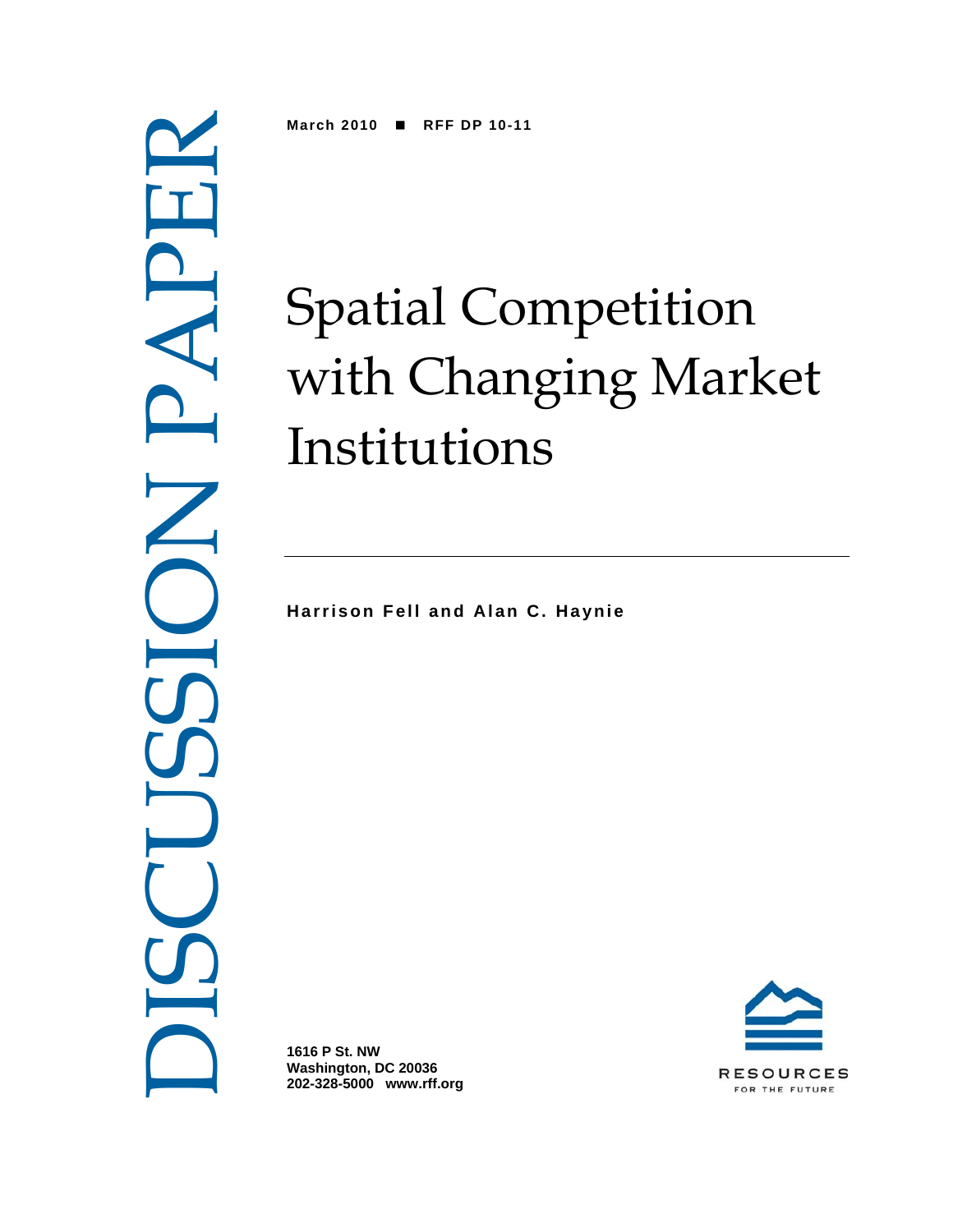# **Spatial Competition with Changing Market Institutions**

Harrison Fell and Alan C. Haynie

# **Abstract**

The nature of competition across space can be fundamentally altered by changes in market institutions. We propose a new framework that allows for the inclusion of market-altering policy changes in the spatial analysis of competitive behavior. This paper fills a gap in the literature between work that focuses on spatial price responsiveness of agents to one another and the literature that explores how policy changes in market regulations affect the competitive behavior of agents. Specifically, we account for how a change in fisheries management (the creation of catch shares) affects the spatial responsiveness of fish processors across a 21-year time period. We also introduce a method that allows for the incorporation of breaks of explanatory variables in spatial panel data sets.

**Key Words:** spatial econometrics, spatial competition, market power, fishery management

**JEL Classification Numbers:** C2, L0, D4, Q2

© 2010 Resources for the Future. All rights reserved. No portion of this paper may be reproduced without permission of the authors.

Discussion papers are research materials circulated by their authors for purposes of information and discussion. They have not necessarily undergone formal peer review.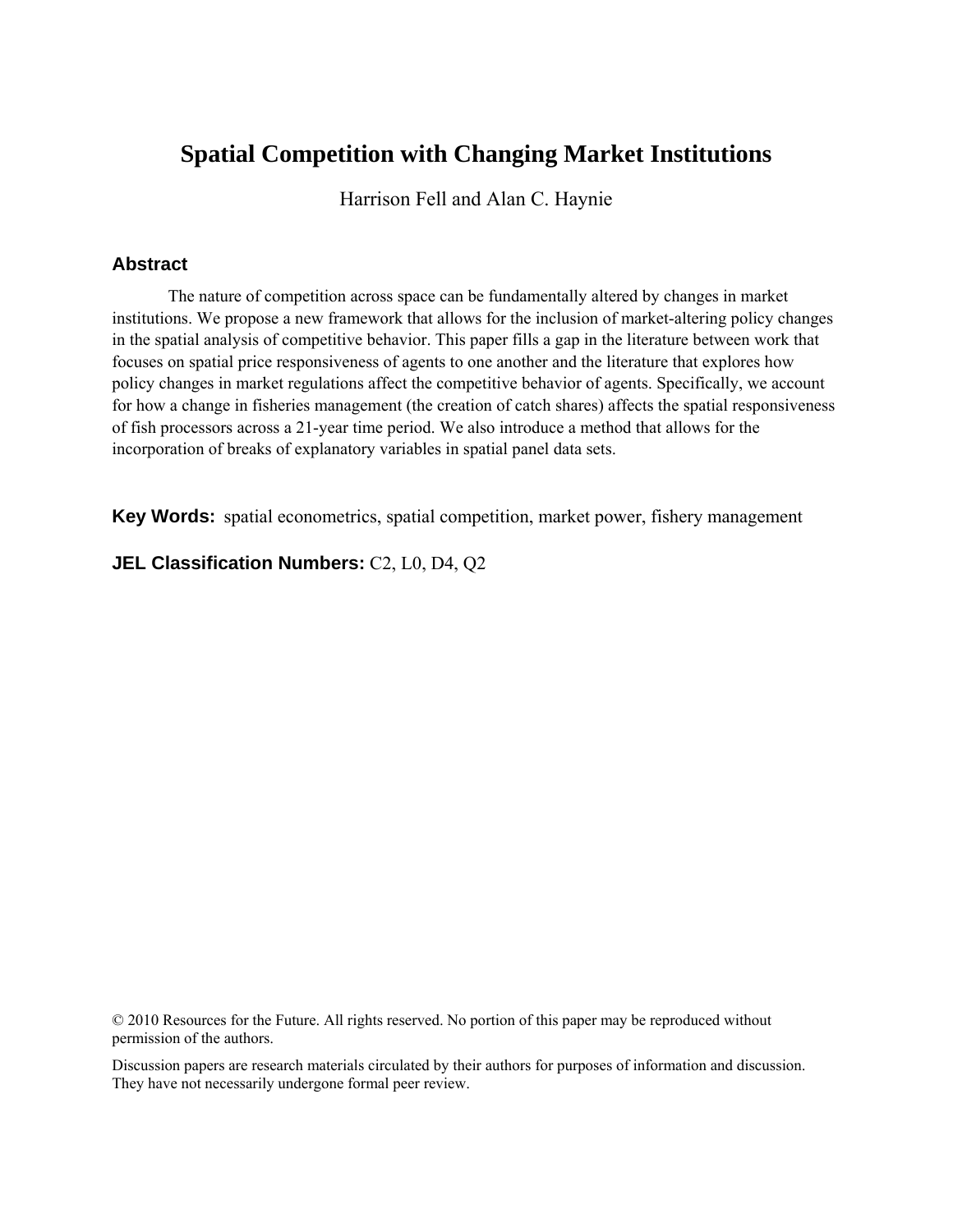# **Contents**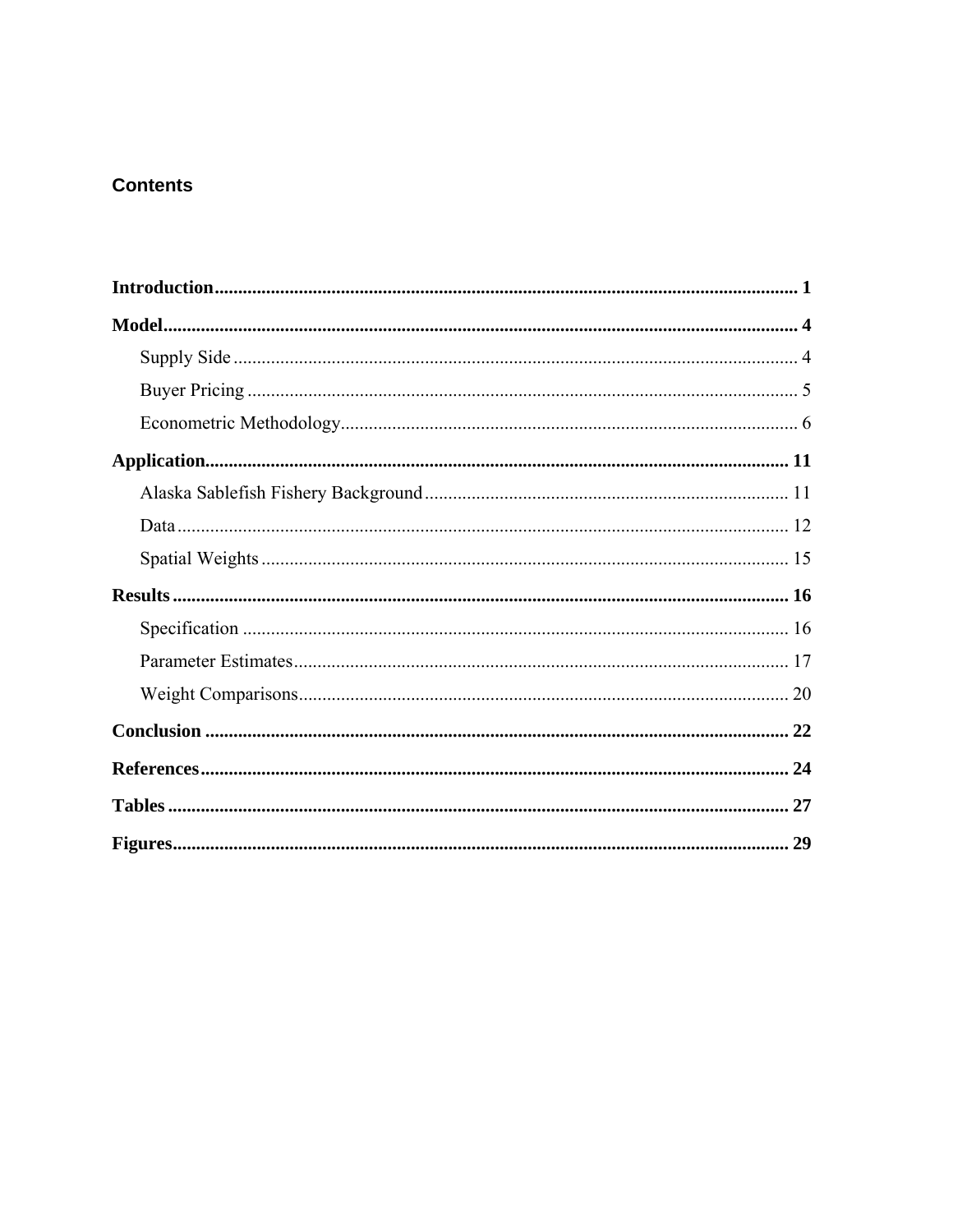# **Spatial Competition with Changing Market Institutions**

Harrison Fell and Alan C. Haynie<sup>∗</sup>

# **Introduction**

 $\overline{a}$ 

The economy of the modern world has largely been shaped by the reduction of transportation costs and by changing market institutions (e.g., free trade agreements). Economists have long recognized the role played by space in product pricing and market structure (e.g., Hotelling 1929; Salop 1979; Gabszewicz and Thisse 1979). This understanding has led to a variety of empirical studies that estimate metrics of competition while explicitly accounting for spatial dimensions in terms of both physical distance and product characteristics (e.g., Pinkse et al. 2002; Pinkse and Slade 2004; Hastings 2004; Davis 2006; McMillen et al. 2007). Likewise, analyzing the effects of changes in market regulations and/or informationimproving technologies on market competitiveness has had a long-standing tradition in the economics literature.1 The intersection of these two literatures, particularly in terms of empirical applications, has received far less attention. Surprisingly little quantitative work has been done on a relatively fundamental question about a dynamic economy: how do changes in market institutions affect spatial competition among economic agents? In this paper, we present an empirical methodology and application in an attempt to fill this apparent void in the literature by considering a spatial competition model using a data set with a lengthy time dimension during which a significant regulatory change occurs.

The application that motivates the methodological work developed here is the fundamental change in market structure that is occurring in many of the United States' most valuable fisheries, namely the creation of *catch shares*, or individual fishing quotas (IFQs). After developing our modeling framework, we apply the model to the Alaska sablefish market between fishers (sellers) and the processors (buyers) to whom they sell.2 Over the time span we analyze,

<sup>∗</sup> Fell is a fellow at Resources for the Future, Washington, DC. Haynie is an economist at the National Oceanic and Atmospheric Administration (NOAA) Fisheries, Alaska Fisheries Science Center, Seattle, WA. This work was supported by a grant from NOAA Fisheries, Alaska Fisheries Science Center. Views expressed in this paper are not necessarily those of NOAA Fisheries.

<sup>&</sup>lt;sup>1</sup> See Armstrong and Sappington (2007) for a review of the theory of regulation and Jensen (2007) for a recent empirical application that measures the impact of the introduction of an information cost–reducing technology.

<sup>2</sup> This market is commonly referred to as the *ex-vessel* market.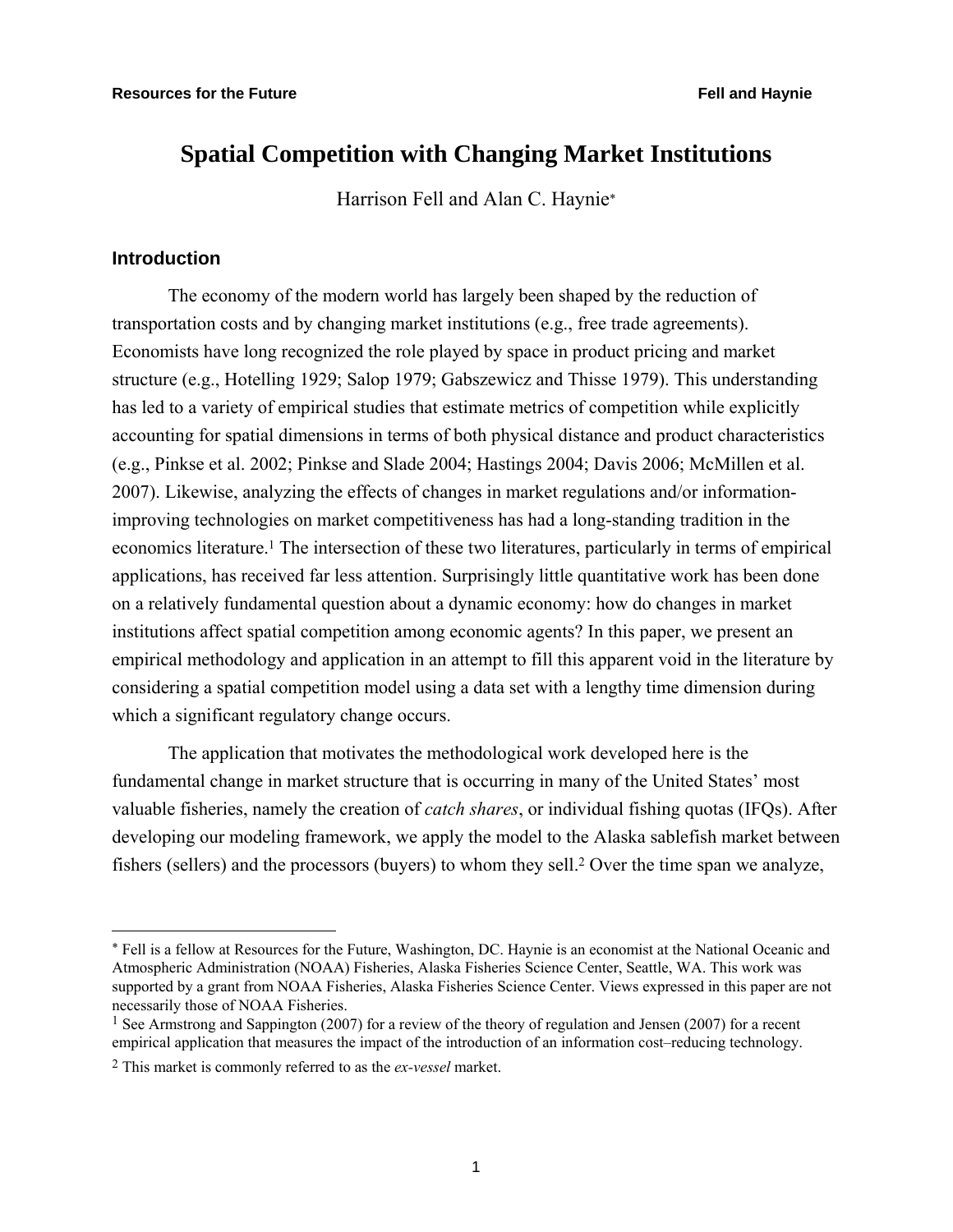$\overline{a}$ 

the management of this species changed from a regulated open-access system, in which fishers competed for shares of the regulator-determined total allowable catch (TAC), to a system in which fishers were granted individual catch shares. The essence of catch shares, or IFQs, is that they end the "race for fish" and create individually allocated shares of the TAC, where the TAC is based on biological surveys and/or other analyses of how to sustainably harvest a portion of the fish populations. With TAC share rights secured, fishers' time costs should decrease in time spent both searching for ports offering relatively high ex-vessel prices and delivering to ports located farther from low-cost fishing grounds.<sup>3</sup> Therefore, the implementation of IFOs also seems likely to affect the spatial competition among ports and thus provides a suitable market for our empirical technique.

Our empirical approach begins under the assumption that price is the strategic variable for competing, but spatially diversified, buyers of a homogenous input. Following a procedure similar to that of Pinkse et al. (2002), we develop best response functions for the buyers and outline the general empirical method used to recover the slope of these best response functions our proxy for competitiveness. In the case of cross-sectional or panel data over a short time dimension and well-defined market boundaries, the task of estimating the best response function slopes that account for spatial heterogeneity can often be done with a straightforward application of a spatial autoregressive (SAR) model. However, many applied economists are now facing panel data sets with a time dimension of greater duration, such as the one employed in this study. Over longer time dimensions, the market in question could undergo significant changes in market regulation. Such situations call for an amended estimation strategy.

Estimating the best response functions over longer time periods with changes in market regulation presents two obstacles in particular. First, changes in market regulations may change the manner in which firms compete. That is, just as spatial proximity can be fundamental to understanding how entities compete with each other, the nonspatial nature of markets fundamentally affects how agents compete across space. Therefore, the standard SAR model must be amended to include the possibility of a change in spatial competition over time. Accounting for varying spatial competition parameters across cross-sectional groupings has been explored. For example, in a model of college tuition determination, McMillen et al. (2007) allow

<sup>&</sup>lt;sup>3</sup> Under open access, time spent doing anything other than catching fish reduces the time fishing and therefore the amount of fish caught. Time costs decline with catch shares because the cost of time no longer includes the loss of fish that would have been caught under an open-access system, but rather only the opportunity cost of time.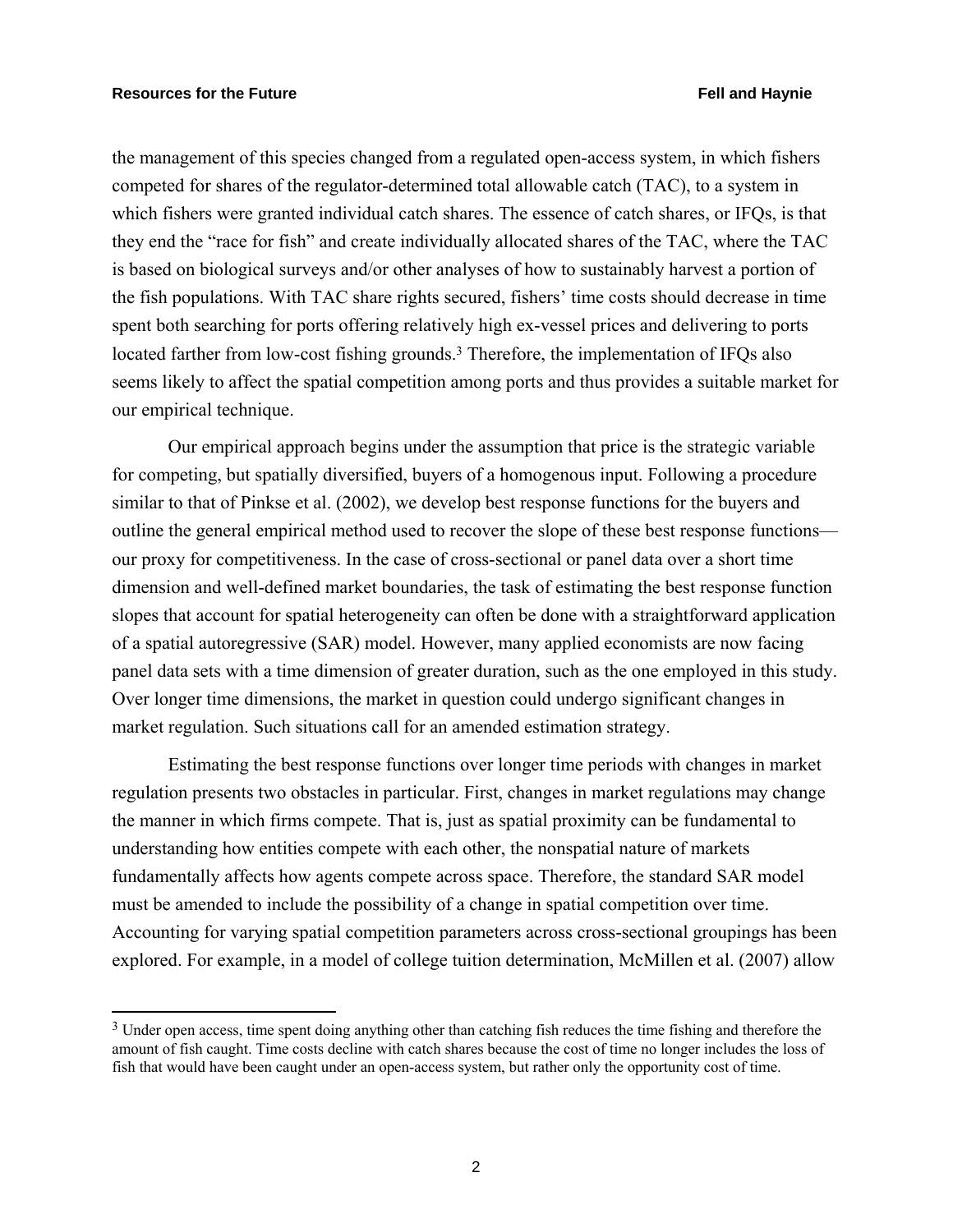the spatial component of tuition determination to vary across institutional classes (i.e., private versus public institutions), and in a model of fiscal policy determination, Elhorst and Fréret (2009) allow the spatial component to vary by reelection probability of the governing party. To our knowledge, however, no existing spatial econometric studies account for the changes in spatial competition across time that result from changing market institutions.

In addition to changes in spatial competition resulting from changes in market regulation, parameters of other price-determining variables may also change as a result of the changing regulations. The second challenge in our empirical approach is to account for these additional changes in parameters. Correctly identifying which parameters of the price-determining variables change over the sample observed is important not only in accurately assessing the effect of the variable in question on observed prices, but also in accurately estimating the spatial competition parameters. Unfortunately, although the econometrics literature has given much attention to endogenously determining *where* parameter break locations should be, much less has been written about *which* parameters should be allowed to have a break. Although economic theory may at times be a sufficient guide, this is not always the case. Improperly applying or neglecting a break can significantly impact the magnitude of the perceived impact of a policy. We therefore provide a model selection procedure to determine which parameters, including the parameter on spatial competition, have a break after the regulatory change.

In addition to providing an appropriate scenario for our empirical approach, the Alaska sablefish fishery, as discussed in further detail in below, is one of the earliest and most commercially important fisheries in the United States to have been converted to this type of catch-share management. Other fisheries appear poised to follow suit, and the current administrator of the National Oceanic and Atmospheric Administration (NOAA) has proposed a significant change in fisheries management that would encourage the transition of federally managed fisheries in the United States to catch shares. This is not without controversy as many processors fear that the introduction of catch shares given only to fishers would result in a significant transfer of rents from the processing sector to the fishers. Wilen (2009) provides a broader discussion of the issues related to processor compensation in IFQ management regimes. Matulich et al. (1996) present a theoretical justification of this argument; contrary to these results, Fell and Haynie (2010) find that, although processors experience reduced bargaining leverage with the creation of IFQs, they do retain significant bargaining power. In response to

3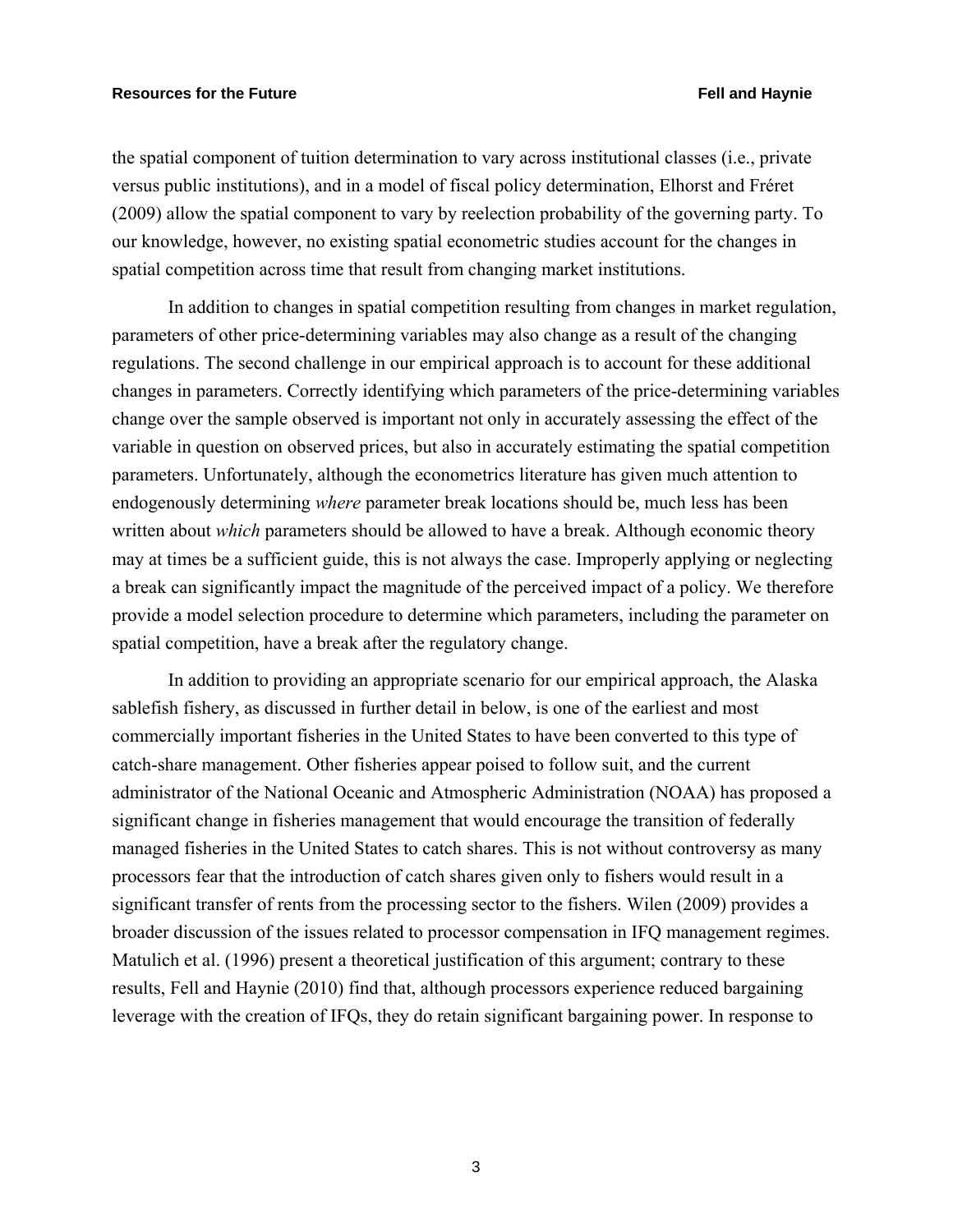concerns over this potential loss in processor rents, *processor shares* have recently been granted in the Alaska crab fishery, and a share of fishing quota has been granted to processors in the West Coast groundfish fishery.4

The competitive issues addressed in this application thus present one of the larger natural resource policy issues currently under public debate. Further, the movement toward catch shares represents one of the most direct and valuable ways in which natural resources economics has been used to effectively address a public policy question. The remainder of the paper is organized as follows. Section 2 introduces the model that we use to analyze how competitors respond across space under a major regulatory change. Section 3 provides details of our application, including information about the Alaska sablefish fishery, the data used, and the creation of spatial weights. Section 4 presents results, and Section 5 concludes.

# **Model**

The model described below closely follows that given in Pinkse et al. (2002); a major difference is that our model is set up such that the buyers, rather than the sellers, price their product noncompetitively. Although our empirical application uses data over a number of time periods without a loss of generality, we restrict the motivating model described in this section to a single-period framework. This restriction is relaxed for the empirical methodology section. Also, although the application of this model will be to a specific ex-vessel market, we leave the description of the model in general terms as the methodology is useful in other markets.

# *Supply Side*

 $\overline{a}$ 

We begin by assuming that in each time period *t*, *K* spatially differentiated and perfectly competitive (price-taking) suppliers (fishers) indexed  $k = 1, ..., K$  supply a homogenous raw product (fish) that is further refined by buyers (processors). The suppliers face (potentially) space- and time-dependent input factors  $S_{kt}(z_{kt}, f_t)$ , where  $z_{kt}$  are nonprice input factors, and  $f_t$  are prices for common input factors. For simplicity, we assume that  $f_t$  is one-dimensional. Each

<sup>4</sup> Processor shares create an exclusive right for processors in particular locations to be able to process fish. In Alaska crab fisheries, these shares are geographically fixed, whereas in the West Coast groundfish fishery, the harvest quota is given to processors and can be moved anywhere in the fishery.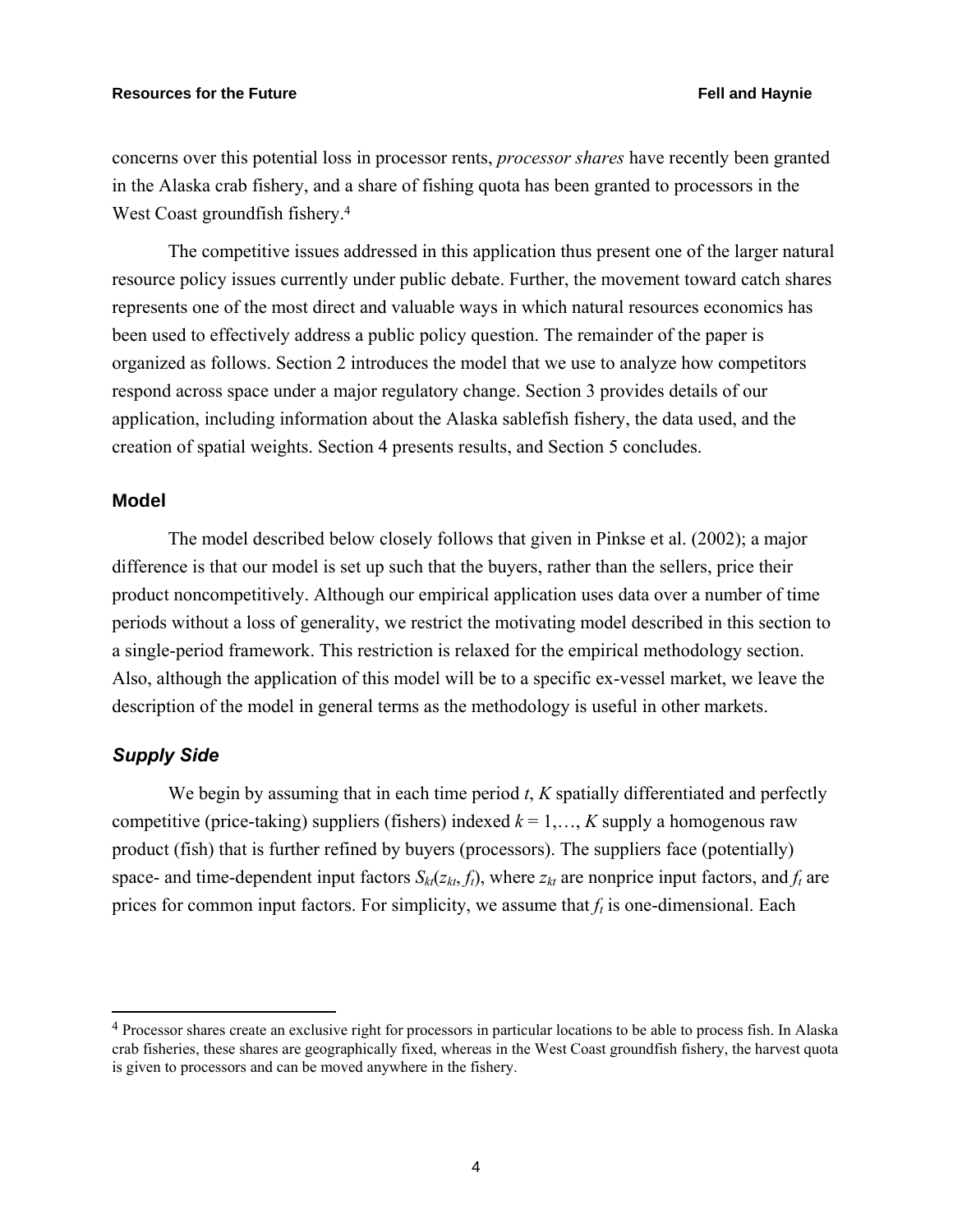supplier must decide how it distributes its output among the *N* buyers, indexed  $i = 1, \ldots, N$ . Each of the *N* buyers offers a buyer-specific price  $p_{it}$  for the raw product and has (potentially time-varying) buyer-specific characteristics  $y_{it}$ . Given that the suppliers are spatially differentiated, the suppliers will have individual profit functions  $\pi_{kt}(S_{kt}, \tilde{p}_t, y_t)$  with price vector  $\tilde{p}_t = (\tilde{p}_{1t}, ..., \tilde{p}_{Nt})$  and buyer characteristics  $y_t = (y_{1t}, ..., y_{Nt})$ . Aggregating the individual suppliers' profit functions leads to

$$
\tilde{\Pi}_t(S_t, \tilde{p}_t, y_t) = \sum_{k=1}^K \pi_{kt}(S_{kt}, \tilde{p}_t, y_t)
$$
\n(1)

To derive an optimal supply to buyer *i*, given the price offered by all buyers, we first approximate (1) with a generalized McFadden profit function (Diewert and Wales 1987). To satisfy the homogeneity restrictions of the profit function, we divide second-order price terms by the input factor price  $f_t$ . Our generalized McFadden form is

$$
\tilde{\Pi}_{t} \approx \Pi_{t} = \alpha_{0} + \left(\sum_{i=1}^{N} \phi_{ii} \tilde{p}_{ii} + \phi_{f} f_{t}\right) \left(a_{z}^{\prime} z_{t} + a_{y}^{\prime} y_{t}\right) + a_{1}^{\prime} \tilde{p}_{t} + a_{2} f_{t} + \sum_{i=1}^{N} \tilde{p}_{ii} B_{iz}^{\prime} z_{t} + f_{t} B_{j}^{\prime} z_{t} + \sum_{i=1}^{N} \tilde{p}_{i} B_{iy}^{\prime} y_{t} + f B_{jj}^{\prime} y_{t} + \frac{1}{2 f_{t}} \sum_{i=1}^{N} \sum_{j=1}^{N} \gamma_{ij} \tilde{p}_{ii} \tilde{p}_{jt}
$$
\n(2)

where the  $\phi$  terms are researcher-specified as shown in Barten and Bettendorf (1989). As in Kristofersson and Rickertsen (2009), we set the  $\phi$  terms to zero.<sup>6</sup> Given this simplification and  $p_t = \tilde{p}_t / f_t$ , by Hotelling's Lemma the supply function for buyer *i* is given as

$$
q_{it} = \frac{\partial \Pi_t}{\partial p_{it}} = a_i + B_{iz} z_t + B_{iy} y_t + \sum_{j=1}^N \gamma_{ij} p_{jt}, \ \forall i
$$
 (3)

# *Buyer Pricing*

 $\overline{a}$ 

Switching now to the pricing decisions faced by the buyers, we assume that the buyers convert the raw product  $q_{it}$  into a finished product  $Q_{it}$  at a constant rate,  $Q_{it} = \rho q_{it}$ , and sell the finished product in a competitive market at price  $\tilde{P}_t$ . On the cost side, we assume that the buyer's marginal cost of converting the  $q_{it}$  into  $Q_{it}$ ,  $C_{it}$ , is a linear function of a vector of input factors  $\tilde{c}_i$ ,

<sup>&</sup>lt;sup>5</sup> The number of fishers and the number of accessible ports may vary from season to season, leading to  $K_t$  and  $N_t$ . For simplicity in presentation of the model here, we suppress the *t* subscript and reintroduce the time variation in the empirical methodology section.

<sup>&</sup>lt;sup>6</sup> Setting  $\phi$  terms to zero is also implicitly done in Pinkse et al. (2002) as they omit these terms from their approximated profit function.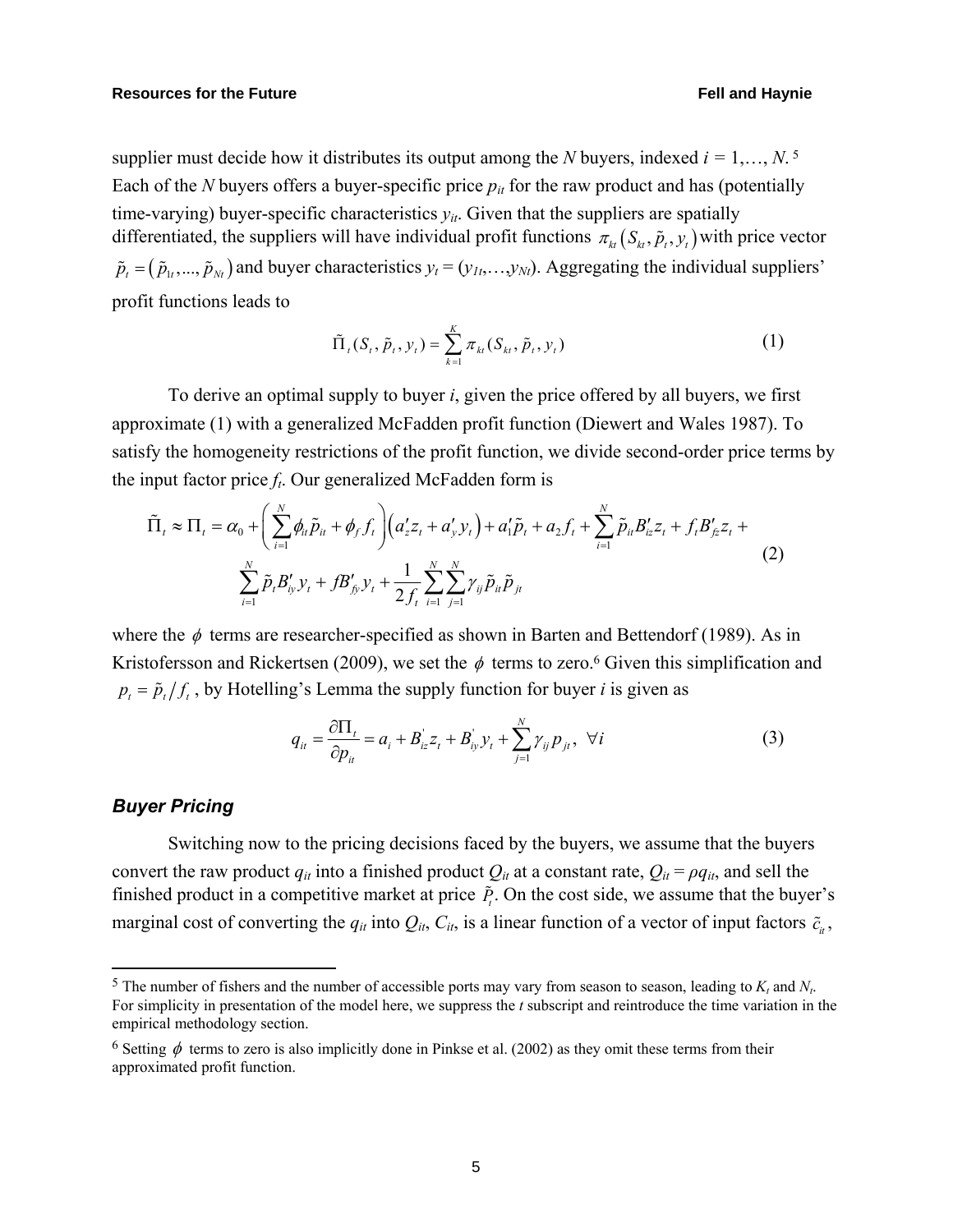$C_{it} = \psi' \tilde{c}_{it}$ , and that the buyer faces a time-invariant fixed cost  $F_i$ . This leads to buyer *i*'s profit function as

$$
\max_{p_{it}} \left( \rho \tilde{P}_t - \psi' \tilde{c}_{it} - \tilde{p}_{it} \right) q_{it} - F_i \tag{4}
$$

As in Pinkse et al. (2002), we assume that ports play a Bertrand–Nash pricing game each period. Substituting (3) into (4) and differentiating (4) with respect to  $\tilde{p}_u$  leads to the best response function of buyer *i*

$$
p_{ii} = R_{ii}(p_{-ii}) = \frac{1}{2} \left[ \rho P_t - \psi' c_{ii} - \frac{1}{\gamma_{ii}} \left( a_1 + B_{iz}^{\dagger} z_t + B_{iy}^{\dagger} y_t + \sum_{j \neq i} \gamma_{ij} p_{ji} \right) \right]
$$
(5)

where  $P_t = \frac{\tilde{P}_t}{f_t}$ ,  $c_{it} = \frac{\tilde{c}_{it}}{f_t}$ , and  $p_{-it}$  represents a vector of all buyer prices except for  $p_{it}$ .

# *Econometric Methodology*

The goal of the empirical section is to econometrically estimate (5), and we make several simplifying assumptions to achieve this end. First, as is common in the spatial competition literature (e.g., Pinkse et al. 2002; Pinkse and Slade 2004), we represent all of the terms *other than buyer prices* as

$$
\frac{1}{2}(P_t - \psi'c_{it}) - \frac{1}{2\gamma_{it}}(a_i + B_{iz}z_t + B_{iy}y_t) = \beta'X_{it}
$$
(6)

where  $X_{it}$  is an *h*-dimensional vector of observable supply and demand characteristics. The variables used in  $X_{it}$  for our particular application are described in detail in the data section below.

To simplify the remaining terms of (5), we note that  $-\gamma_{ij}/2\gamma_{ii}$  is proportional to what is commonly referred to as the diversion ratio in the antitrust literature (Shapiro 1996). The diversion ratio in this instance measures the fraction of quantity supplied to buyer *i* that would be lost to buyer *j* if buyer *i* were to lower its price by one dollar. Given that the transport of raw product by suppliers is costly, the diversion ratio is likely to be a function of the geographical proximity of the two buyers. For example, if two buyers are separated by a large distance and production of the raw product is occurring relatively continuously between these two buyers, then we would expect a low diversion ratio, in absolute terms, as these two buyers are not likely to be trying to attract the same subset of suppliers. Conversely, if two buyers are geographically close to one another, the buyers are likely to be competing for the same subset of suppliers, and therefore we would expect a large diversion ratio in absolute terms. Thus, we assume that  $-\gamma_{ij}/2\gamma_{ii}$  is a function of the geographical distance between *i* and *j*,  $\psi(d_{ij})$ , where  $d_{ij}$  is a measure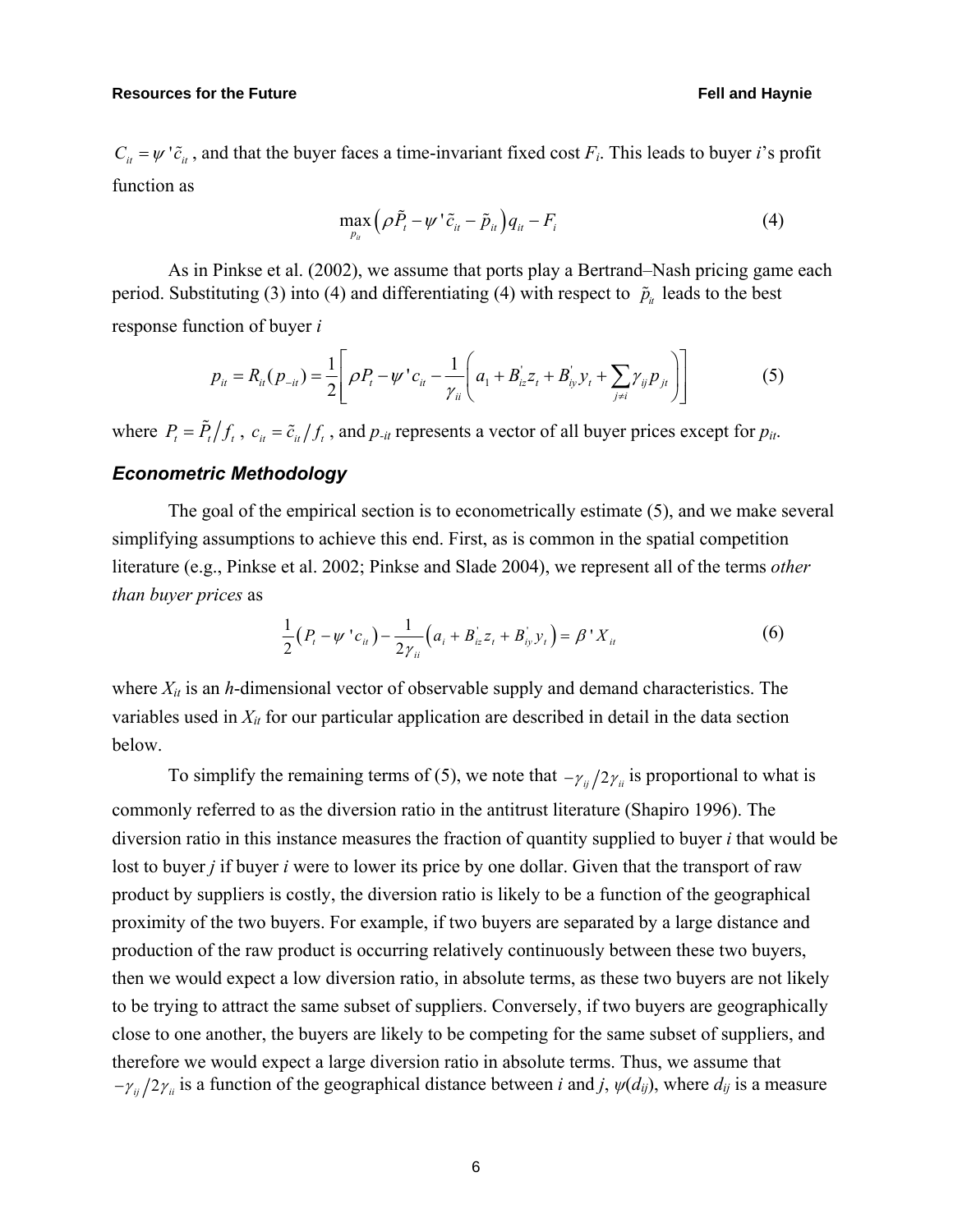# **Resources for the Future Fell and Haynie All and Haynie Resources for the Future Fell and Haynie Resources for the Future All and Haynie Resources for the Future All and Haynie Resources for the Future All and Haynie Reso**

 $\overline{a}$ 

of distance between *i* and *j*. The specific metric for  $d_{ij}$  and the form of  $\psi(d_{ij})$  can be researcherspecified, and we apply several different forms as described below.7 In general, however, we can write the simplification of the remaining terms of (5) for all buyers as

$$
\sum_{i=1}^{N} \sum_{j=1}^{N} \frac{\gamma_{ij}}{\gamma_{ii}} p_{jt} = \delta W p_t \tag{7}
$$

where elements of  $W = w(i,j)$  with  $w(i,j) = 0$  and  $w(i,j) = w(d_{ij})$  for  $i \neq j$ , and  $\delta$  is an estimated parameter.

Combining (6) and (7) and allowing for unobservable variables,  $u_t$ , forms the basis of the estimated equation

$$
p_t = \delta W p_t + \beta' X_t + u_t \tag{8}
$$

where  $u_t$  may be heteroskedastic and/or spatially correlated. For the purposes of this application, we further assume  $E[u_t | X_t] = 0$ .

Equation (8) is a standard SAR model set in a panel data context. This model has been used in many settings but may potentially be overly restrictive in this application. As discussed above, over time, institutional and/or technological changes may occur that can directly impact the manner in which space affects the competitive relationship among buyers and sellers. In this application, the implementation of IFQs was a significant institutional change that essentially ended the race for fish among fishers and potentially changed spatial competition (i.e.,  $\delta$  may be time dependent). In addition to changing how space matters, institutional and/or technological change can alter operating costs for both buyers and suppliers. With respect to IFQs, secured harvest rights have generally been shown to slow down the rate of fishing in terms of the quantity of fish caught per day (e.g., Homans and Wilen 1997). The reduced fishing rate can lead to improved capital utilization of both fishers and fish processors, thereby altering the cost structure of both the buyers and the suppliers (i.e.,  $\beta$  may be time dependent). Finally, agents may enter or exit the market over time. This is not an issue for the supply side of the market in this application because an aggregate supply function is used for that side of the market. However, for the noncompetitive side, the entry and exit of firms alters each individual firm's best response function by creating time-dependent sets of competitors (i.e., *W* is time dependent).

<sup>7</sup> Pinkse et al. (2002) develop a method to nonparametrically estimate *w*(*dij*). Because the focus of this paper is to assess how spatial competition changes over time, we avoid the additional complexity of estimating *w*(*dij*) for now and leave this for future research.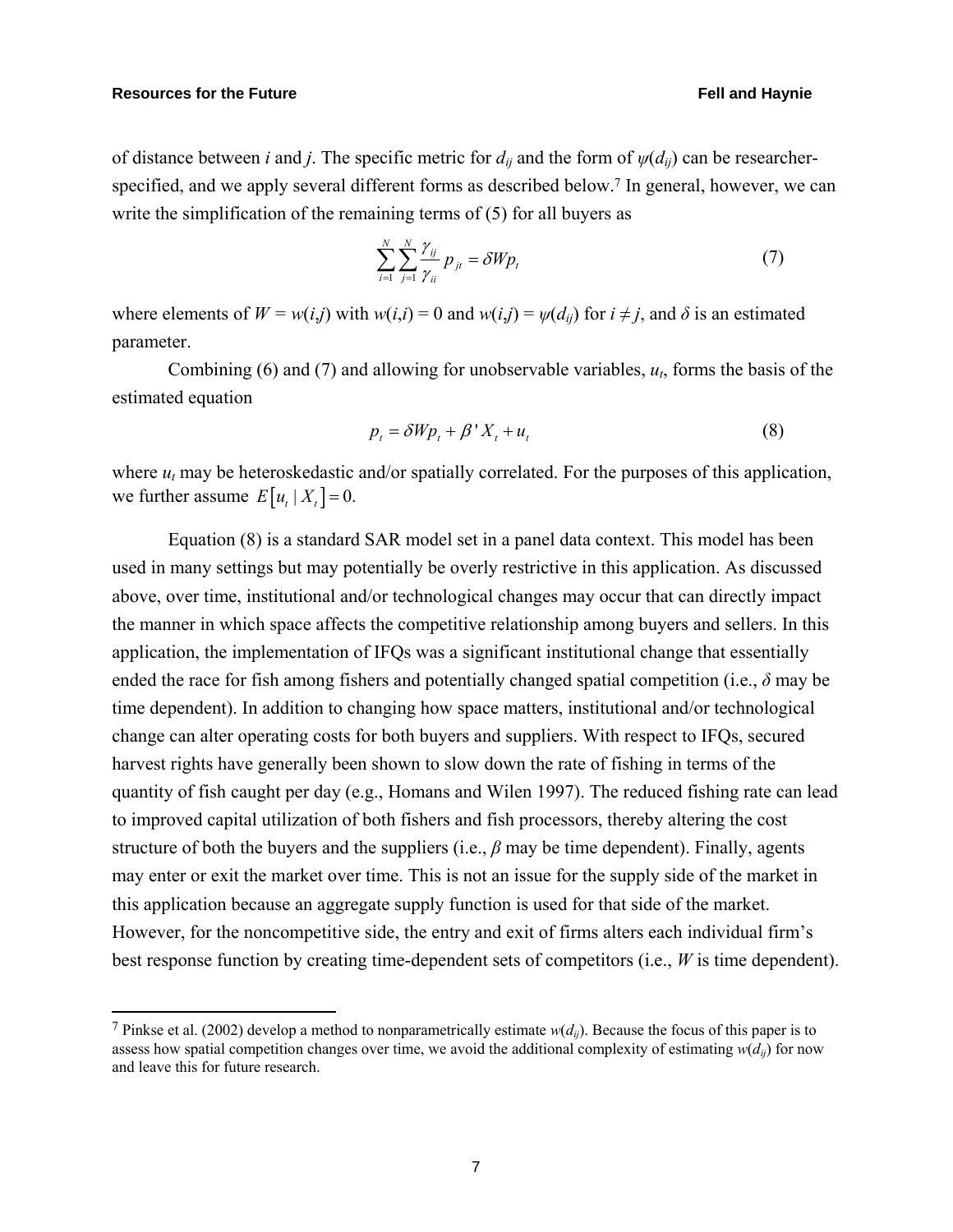### **Resources for the Future Fell and Haynie All and Haynie Resources for the Future Fell and Haynie Resources for the Future All and Haynie Resources for the Future All and Haynie Resources for the Future All and Haynie Reso**

 $\overline{a}$ 

To incorporate the time dependency possibilities discussed above, we estimate a less restrictive form of (8) that allows for a one-time break in  $\delta$ , as well as a one-time break in some, but not necessarily all, of the *β* parameters. The break occurs in period  $t = \tau$ , and it is assumed to be known a priori. The less restrictive SAR is given as

$$
p_{it} = \delta_1 \sum_{j=1}^{N_t} w_{ij,t} p_{jt} + \delta_2 d_{\tau} \sum_{j=1}^{N_t} w_{ij,t} p_{jt} + \beta_1 X_{it} + \beta_2 d_{\tau} X_{it}^s + u_{it}
$$
(9)

where  $d_t$  is an indicator dummy equal to zero if  $t < \tau$  and one otherwise,  $w_{ij,t}$  is the  $ij^{th}$  element of the (potentially) time-dependent  $W_t$ ,  $N_t$  designates the number of buyers operating in period  $t$ , and  $X_i^s$  is an *s*-dimensional vector containing a subset of the elements of  $X_{it}$ .

Estimating (9) presents several challenges. First, as with standard SAR models, the spatially lagged dependent variable is potentially endogenous because of the simultaneity in best response functions: if  $p_{it}$  is a function of  $p_{it}$ ,  $p_{it}$  will often then be a function of  $p_{it}$ , creating simultaneous equations endogeneity. To address the endogeneity issues, models with lagged spatially dependent variables are typically estimated by maximum likelihood estimation (MLE), instrumental variables  $(IV)$ , or generalized method of moments  $(GMM)$  techniques.<sup>8</sup> Second,  $(9)$ departs from more standard SAR models in that the spatial-lag parameter is (potentially) time varying. SAR models with regime-specific spatial-lag parameters have been estimated by McMillen et al. (2007) in a cross-sectional data context and by Elhorst and Fréret (2009) in a panel data context. Both of these examples also define the regime based on cross-sectional units, whereas the application presented here defines regimes temporally. To deal with the endogeneity of the spatially lagged dependent variable and the regime-specific spatial-lag parameter, we follow the MLE approach described in Elhorst and Fréret (2009). By using an MLE approach, we implicitly assume  $u_{it} \sim$  iid N(0,  $\sigma^2$ ). We alter the approach of Elhorst and Fréret (2009) to allow the break to occur across time rather than across cross-sectional units, and amend the approach to allow for an unbalanced panel. The resulting log-likelihood function is

<sup>8</sup> See Anselin (1988) for a review of MLE and IV approaches and Kelejian and Prucha (1999) for a review of the GMM approach in standard SAR models. Extensions of these methods to panel data applications can be found in Elhorst (2003) for the MLE approach, Kelejian et al. (2006) for the IV approach, and Kapoor et al. (2007) for the GMM approach.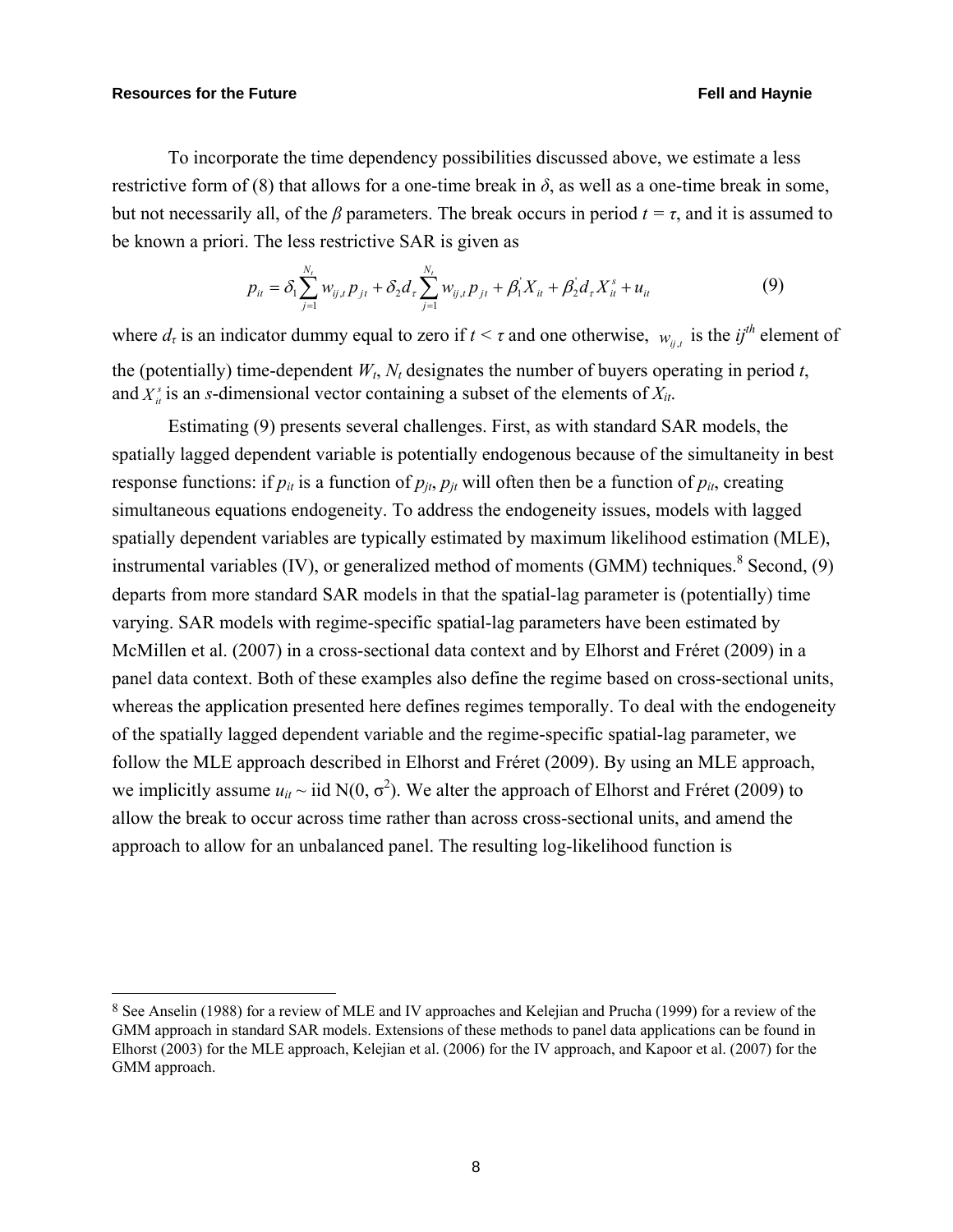1

$$
Log L = -\frac{\sum_{t=1}^{T} N_t}{2} ln (2\pi\sigma) + \sum_{t=1}^{T} ln |I_{N_t} - \delta_1 W_t - \delta_2 D_t W_t| - \frac{1}{2\sigma^2} \sum_{i=1}^{N_t} \sum_{t=1}^{T} \left( p_{it} - \delta_1 \sum_{j=1}^{N_t} w_t(i,j) p_{jt} - \delta_2 d_t \sum_{j=1}^{N_t} w_t(i,j) p_{jt} - \beta_1 X_{it} - \beta_2 d_t X_{it}^s \right)^2
$$
(10)

where *T* is the number of time periods ,  $I_{Nt}$  is an  $(N_t \times N_t)$  identity matrix, and  $D_t$  is an  $(N_t \times N_t)$ indicator matrix with all zero elements when  $t < \tau$  and  $I_{Nt}$  otherwise. Parameters  $\delta_1$ ,  $\delta_2$ ,  $\beta_1$ ,  $\beta_2$ , and  $\sigma$  are estimated by maximizing (10). As shown in Elhorst and Fréret (2009), (10) can also be altered to include fixed effects (FEs) or random effects (REs). To accomplish this, one needs only to modify the variables in the last term of (10) by the standard demeaning processes described in the FE and RE literature.<sup>9</sup> Given the likelihood of (10), we can also rewrite the symmetric covariance matrix as

$$
\begin{bmatrix}\n\frac{1}{\sigma^{2}}\tilde{X}^{\dagger}\tilde{X} & 0 & \frac{1}{\sigma^{2}}\tilde{X}^{\dagger}\text{diag}(.,W_{t}^{1},.)\tilde{X}\beta & \frac{1}{\sigma^{2}}\tilde{X}^{\dagger}\text{diag}(.,W_{t}^{2},.)\tilde{X}\beta \\
-\frac{\sum_{t}N_{t}}{2\sigma^{2}} & \frac{1}{\sigma^{2}}\sum_{t}tr(W_{t}^{1}) & \frac{1}{\sigma^{2}}\sum_{t}tr(W_{t}^{2}) \\
-\frac{\sum_{t}tr(W_{t}^{1}W_{t}^{1}+W_{t}^{1}W_{t}^{1})}{\sigma^{2}} + \frac{\sum_{t}tr(W_{t}^{1}W_{t}^{2}+W_{t}^{1}W_{t}^{2})}{\sigma^{2}} + \frac{\sum_{t}tr(W_{t}^{1}W_{t}^{2}+W_{t}^{1}W_{t}^{2})}{\sigma^{2}}\tilde{X}^{\dagger}\text{diag}(.,W_{t}^{1}W_{t}^{2},.)\tilde{X}\beta \\
-\frac{\sum_{t}tr(W_{t}^{2}W_{t}^{2}+W_{t}^{2}W_{t}^{2})}{\sigma^{2}} + \frac{\sum_{t}tr(W_{t}^{2}W_{t}^{2}+W_{t}^{2}W_{t}^{2})}{\sigma^{2}}\tilde{X}^{\dagger}\text{diag}(.,W_{t}^{1}W_{t}^{2},.)\tilde{X}\beta\n\end{bmatrix}
$$
\n(11)

where  $\tilde{X} = (X, d_{\tau} X^s)$ ,  $\beta = (\beta_1, \beta_2)$ ,  $W_t^1 = W_t [I_{Nt} - \delta_1 W_t - \delta_2 D_t W_t]$ <sup>-1</sup> and  $W_t^2 = D_t W_t [I_{N_t} - \delta_1 W_t - \delta_2 D_t W_t]^{-1}$ . As with (10), *X* and *X*<sup>8</sup> values in (11) can be replaced with the appropriately demeaned values to account for FEs or REs.

<sup>9</sup> See Elhorst (2003) and Elhorst (2009) for a discussion of spatial panel data models and the implementation of FEs and REs for these models using an MLE approach.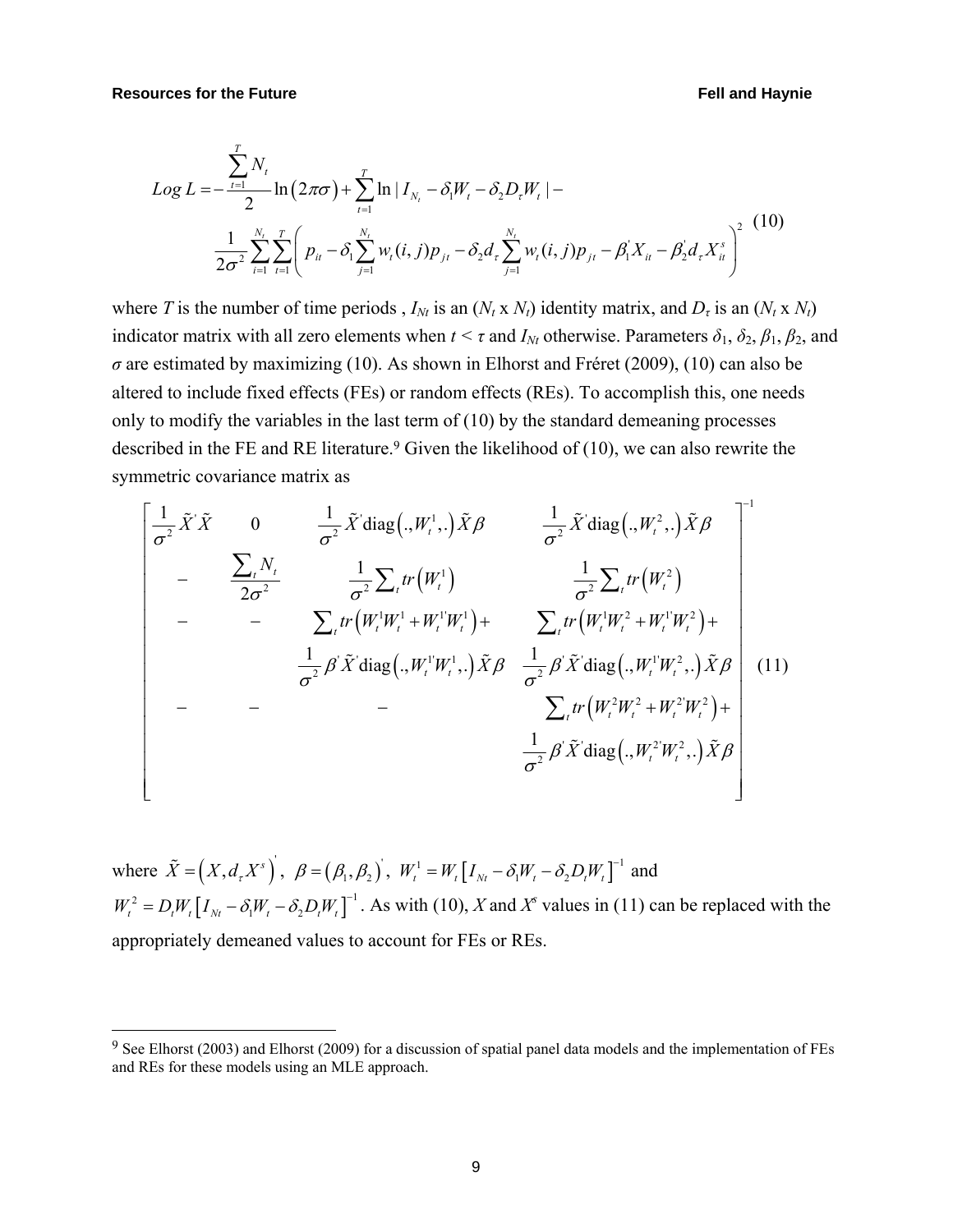# **Resources for the Future Fell and Haynie All and Haynie Resources for the Future Fell and Haynie Resources for the Future All and Haynie Resources for the Future All and Haynie Resources for the Future All and Haynie Reso**

 $\overline{a}$ 

The final challenge in estimating (9) is to determine which subset of parameters associated with explanatory variables  $W_t p_t$  and  $X_t$  should be allowed to have a structural break. In the case of a major institutional change, such as the one considered in this application, it is reasonable to assume that several, but not necessarily all, parameters will change. Improperly specifying the model by failing to account for these breaks can lead to an erroneous interpretation of results. However, theory alone may not be sufficient to guide the applied econometrician as to which parameters should be modeled with a break. In this case, an endogenous determination of parameter instability is required.

Endogenously determining the subset of time-varying parameters here is not straightforward. As alluded to above, the econometrics literature has been primarily concerned about determining when in time the breaks occur and much less concerned about determining which subset of parameters appear unstable. A rudimentary procedure for finding which parameters have a break is to test each parameter individually for instability (Ireland 2001). As pointed out in Inoue and Rossi (2008), this one-at-a-time procedure can lead to a mischaracterization of the results because repeatedly using structural-break tests in more than one subset of parameters leads to size distortions (i.e., a difference between the nominal level of the test and the rejection probability). An alternative to using structural-break tests to determine the subset of instable parameters is to use an information criteria approach, in which all possible break combinations are estimated and the chosen specification is that which minimizes the information criteria. The advantage of this approach is that information criteria do not suffer from size distortion in the manner that the one-at-a-time test procedure does and can therefore be employed to consistently estimate the subset of instable parameters (Inoue and Rossi 2008).

Although the information criteria approach can be quite computationally demanding because one must estimate  $2^{h+1}$  break combinations, modern computing technology makes this approach feasible for many empirical undertakings. In this particular application,  $h = 10$ , resulting in 2,048 (i.e.,  $2^{11}$ ) estimations per spatial weight. In total, the 2,048 estimations took approximately two minutes to complete using an estimation procedure written in Matlab on a desktop computer with a 2.40 GHz processor and 3 GB of RAM.10 Thus, this subset selection

<sup>&</sup>lt;sup>10</sup> Reference to trade names, such as Matlab, does not imply endorsement by the National Marine Fisheries Service of NOAA.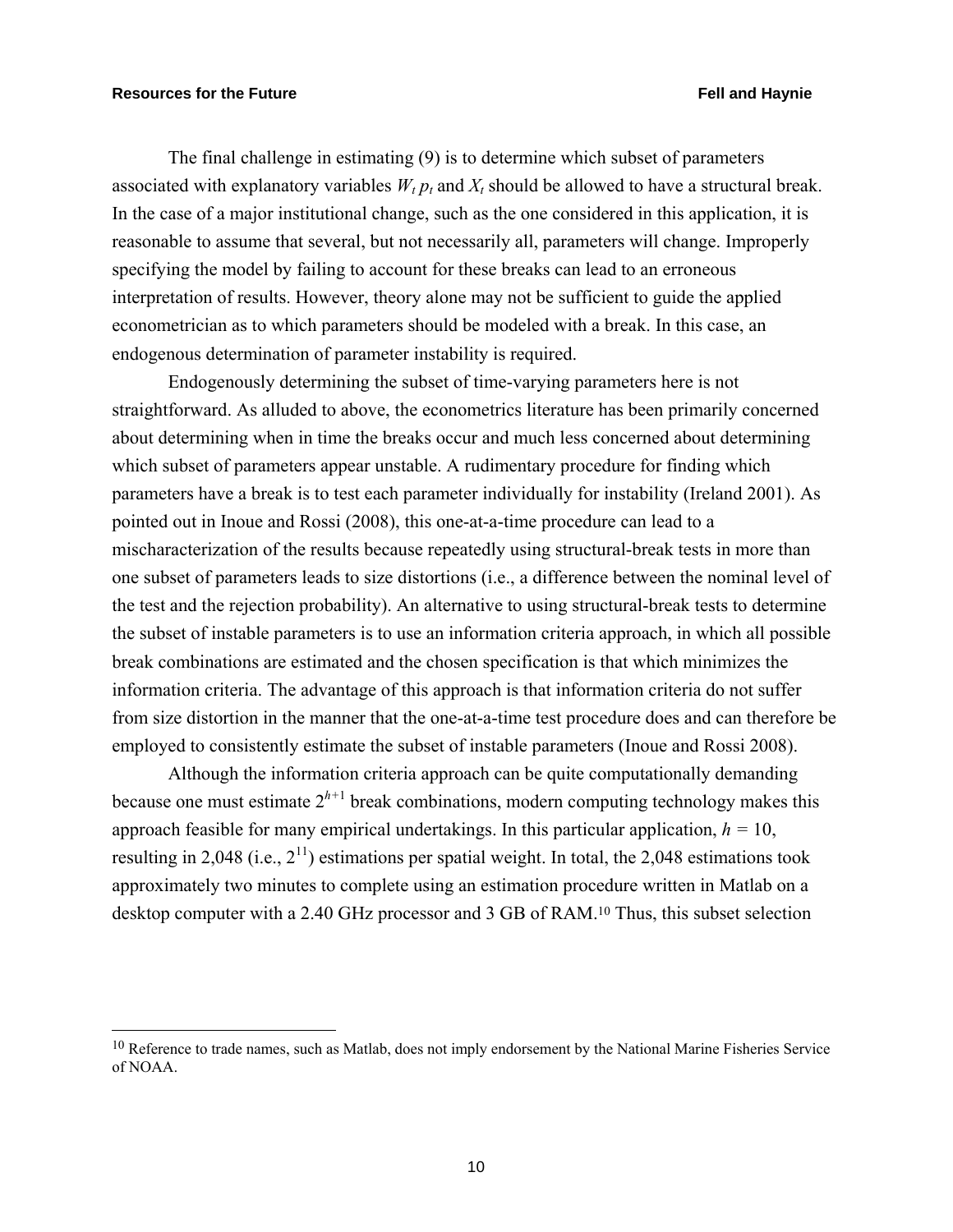approach is feasible and acceptably fast for this application. The chosen information criterion used for this approach in our application was the Bayesian information criterion (BIC).<sup>11</sup>

# **Application**

 $\overline{a}$ 

# *Alaska Sablefish Fishery Background*

To better understand how changing market institutions affect the nature of spatial competition, the empirical model described above is applied to data from the Alaska sablefish ex-vessel market. Sablefish is a commercially important species found primarily in the North Pacific waters off the coast of California up to the Gulf of Alaska and into the Aleutian Islands and Bering Sea. The fishery has been exploited commercially in U.S. and Canadian waters since the early 1900s. In recent years, the annual ex-vessel value for the U.S.-directed sablefish fishery has been well over \$100 million, which is comparable to other commercially important species, such as Alaska salmon, Pacific halibut, and Alaska pollock.

The U.S. management of sablefish fishing activity is separated into an Alaskan section and a Pacific states (California, Oregon, and Washington) section, with most landings and value coming from the Alaska sablefish fishery. Within the Alaska sablefish fishery, the stock is managed with five distinct regions that wrap around the Gulf of Alaska and the Aleutian Islands/Bering Sea. In order from east to west, the management regions are Southeast, West Yakutat, Central Gulf, Western Gulf, and Bering Sea and Aleutian Islands (see Figure 1). Prior to the 1995 fishing season, the fishery was under a regulated open-access system, such that each region was assigned a TAC and was open to all fishers until the TAC was met. Beginning with the 1995 season, fishers were granted IFQs based on historical catch records, assuring the fishers a percentage of the annually determined TAC. The IFQs are allowed to be traded, although many restrictions on trading were put into place to ensure that quota holders were actually involved in the harvesting. IFQs were also designated by management region and required that fishers catch fish in the region associated with the region-specific IFQ.12

<sup>&</sup>lt;sup>11</sup> A variety of model selection criteria could be employed. Here we use the BIC primarily because of the results of the comparative analysis of Hjort and Claeskens (2003) showing the relative weakness of the Akaike information criterion and predictive comparisons by Raftery and Zheng (2003). We recognize that this is an area of active research and that other criteria may be appropriate in various applications.

<sup>&</sup>lt;sup>12</sup> More about the Alaska sablefish fishery's management history and the biological background of the sablefish species can be found in Huppert and Best (2004), Sigler and Lunsford (2001), and Pautzke and Oliver (1997).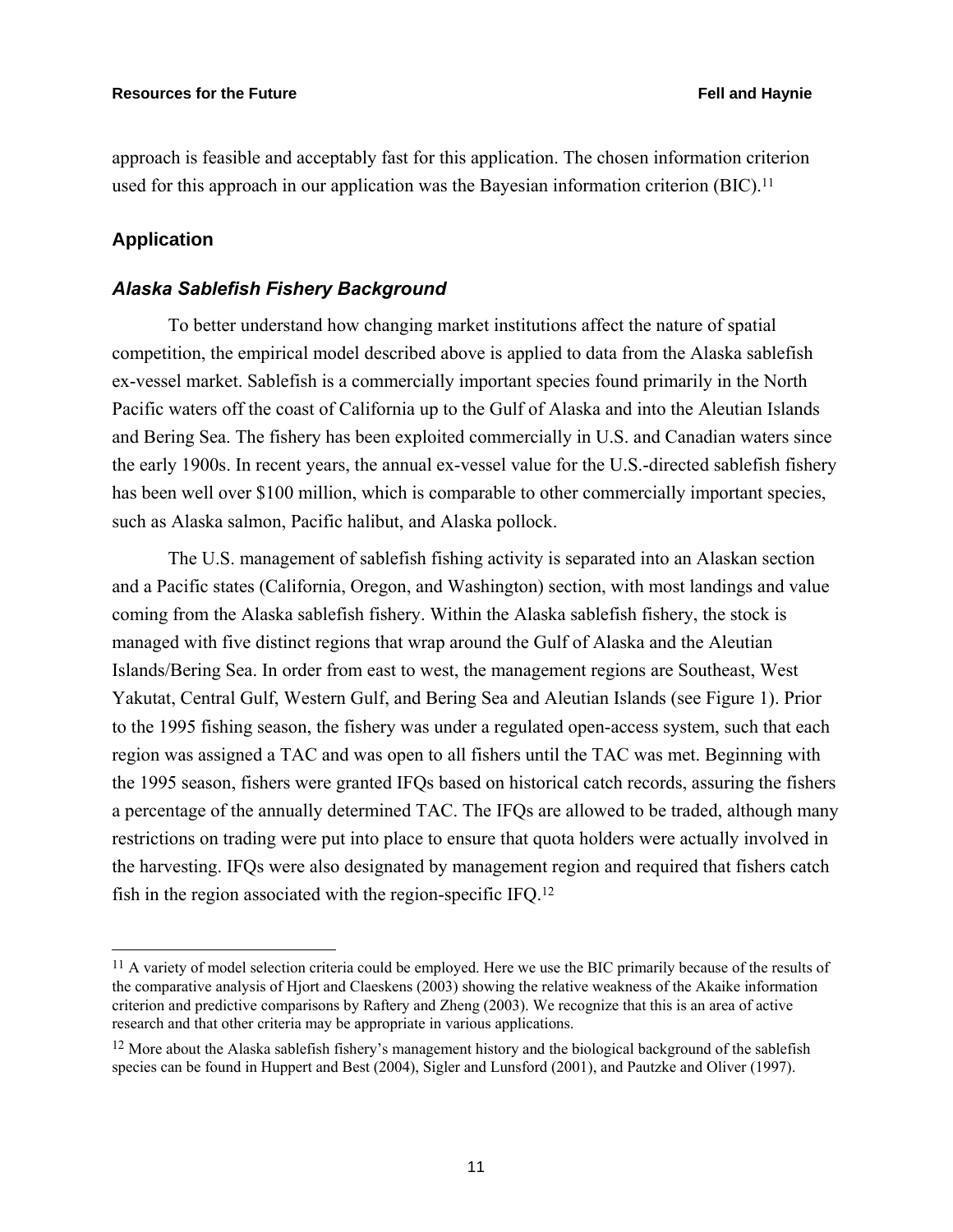The estimation procedure described above is applied to annual data for the fishery from 1986 to 2006 ( $T = 21$ ). The proposed method is well suited for explaining how competition changes in this fishery for several reasons. First, the transition of the Alaska sablefish fishery management regime from a regulated open-access TAC management system to an IFQ system provides us with a market setting in which a major institutional change has occurred that is likely to cause parameter instability. In addition, the change is near the middle time period of our data set, allowing for a large number of both pre- and post-change data points. Second, sablefish are caught by a relatively large number of vessels and delivered to ports scattered throughout the Gulf of Alaska (see Figure 1).<sup>13</sup> This suggests that the model described above with price-taking fishers and spatially oligopsonistic processors is realistic for this application. Third, because the fishery has a well-established commercial exploitation history, processor siting decisions were typically made long before the initial period of the examined data, removing issues involved with endogenous distances between competing entities. Finally, the primary processed product for this species is a frozen, headed and gutted (H&G) product; thus, processing is more capital intensive than for species with fresh fish markets. Considering this capital intensity and the general remoteness of Alaska, it seems unlikely that explicit modeling of entry deterrence strategies is relevant in this application, but this may be important in other applications.

# *Data*

 $\overline{a}$ 

The dependent variable in  $(9)$ ,  $p_{it}$ , is a measure of the price processors pay for unprocessed fish, the ex-vessel price. This variable is based on fish ticket data provided by the National Marine Fisheries Service's Alaska Fisheries Science Center. Fish tickets are essentially sales receipts, issued for each delivery of unprocessed fish, that provide information on the value and quantity of the delivery by species as well as some data on where the fish was caught. To get  $p_{it}$ , we first divide the value by the quantity to get a price in dollars per pound. Because there is little to no variation in the ex-vessel price offered by a processor across a year and little to no variation in the ex-vessel price offered by different processors within the same port, we aggregate the ex-vessel price such that it is the average annual ex-vessel price offered in a port (*t*

<sup>&</sup>lt;sup>13</sup> The number of annual participants of longline vessels, the type of fishing vessel responsible for the vast majority of sablefish landings in this fishery, varies by year from a high of approximately 1,000 to a low of approximately 400.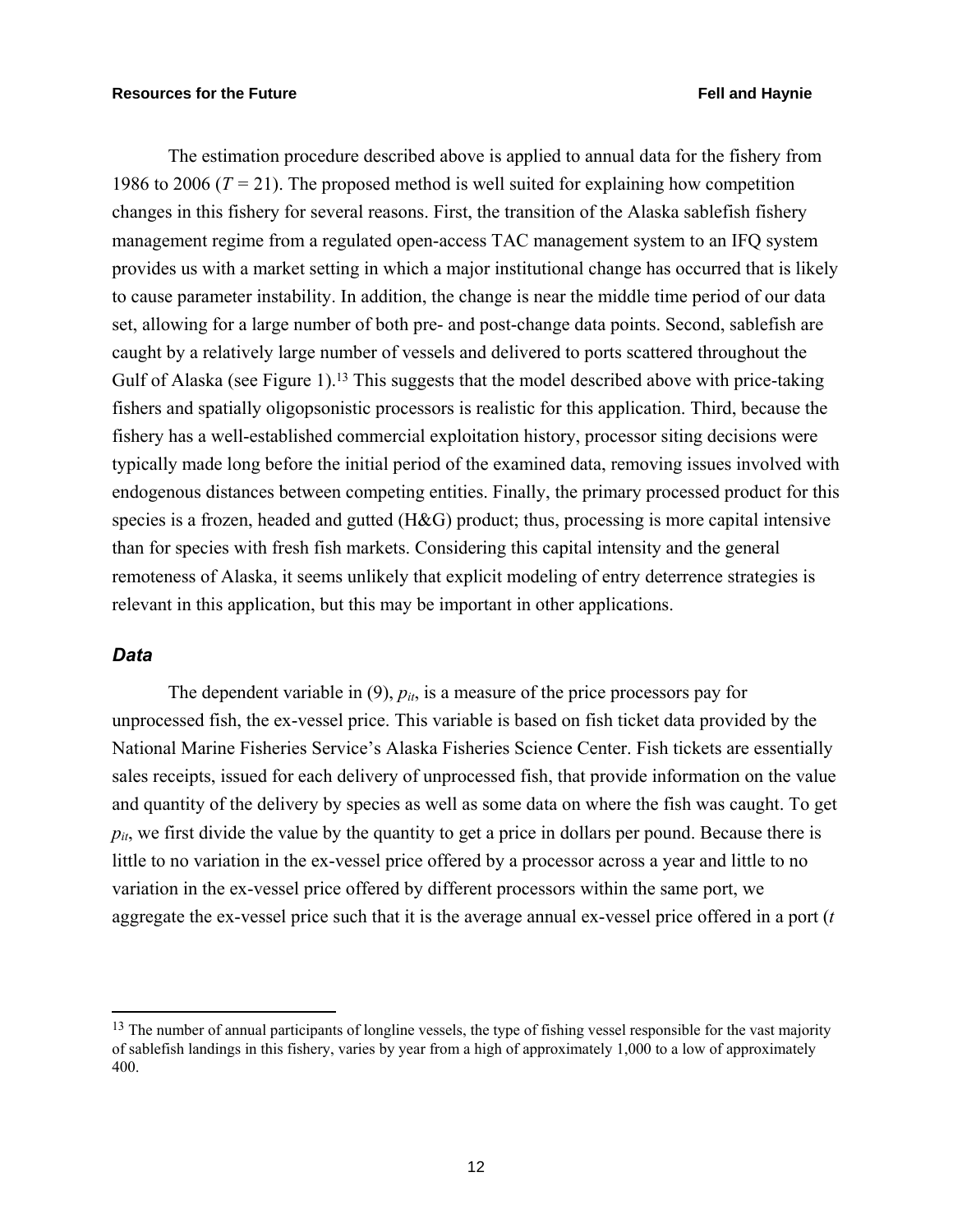$\overline{a}$ 

indexes year, *i* indexes a port).<sup>14</sup> Note that in (9),  $p_{it}$  is normalized by a fisher input price,  $f_t$ . As in other fishery applications (e.g., Kristofersson and Rickertsen 2007, 2009), we normalize the aggregated ex-vessel price by fuel price. The fuel price used is the average annual diesel #2 price provided by the U.S. Energy Information Agency. Prior to the normalization step, both the fuel price and the aggregated ex-vessel price were converted into 2006 real dollar values using the Bureau of Labor Statistics Producer Price Index (PPI), series WPSSOP3000. In addition to these aggregation and normalization processes, we also filtered the data such that we only consider deliveries from longline vessels and those deliveries that were greater than 500 pounds. We include only longline vessels because this sector represents the vast majority of landings; this also allows us to avoid differences in quality issues from fish landed by other gear types, such as trawling.15 The minimum delivery restriction was imposed to remove all deliveries for which sablefish was not the targeted species of the fisher.<sup>16</sup>

As stated above, the  $X_{it}$  vector contains variables explaining processing and fishing costs and characteristics as well as market conditions. To incorporate the impacts of processor costs and characteristics into the model, we include variables that account for the scale of the processors' capacities, labor costs, and output types—*AvgDel*, *Labor*, and *HG70*, respectively.  $AvgDel_{it}$ , the average delivery size (in 10,000 pounds) reported on a fish ticket for port *i* in year *t*, captures changes in the size of deliveries in a port. The *Labor<sub>it</sub>* variable, which accounts for processors' labor costs, is calculated by taking the average monthly wage data based on the North American Industrial Classification System code 311712 (Fresh and Frozen Seafood Processing) for Alaska multiplied by the number of months in which harvesting occurred in port *i*. 17 The *Labor* variable is converted to 2006 dollars by the PPI described above and is divided by 10,000 to make its scale consistent with other variables in the study. *Labor<sub>it</sub>* is also normalized

<sup>&</sup>lt;sup>14</sup> A similar procedure was undertaken in Pinkse et al. (2002), in which the authors aggregated prices of different firms at the same geographic terminal into a single terminal-specific price.

<sup>&</sup>lt;sup>15</sup> Over the sample examined, approximately 90 percent of the total quantity of sablefish delivered was caught by longline gear. By port, the average percentage of quantity delivered caught by longline gear over the sample examined is 94 percent.

<sup>&</sup>lt;sup>16</sup> Our size restriction does not necessarily remove all nontarget species landings, but, based on pricing patterns, this size restriction does remove outliers that are obviously priced under a mechanism that is different from those described here.

<sup>&</sup>lt;sup>17</sup> Months harvesting is difficult to determine as fishers do not always fish continuously throughout the year. For this application, months harvesting is calculated for each port as the number of days the port receives deliveries divided by thirty.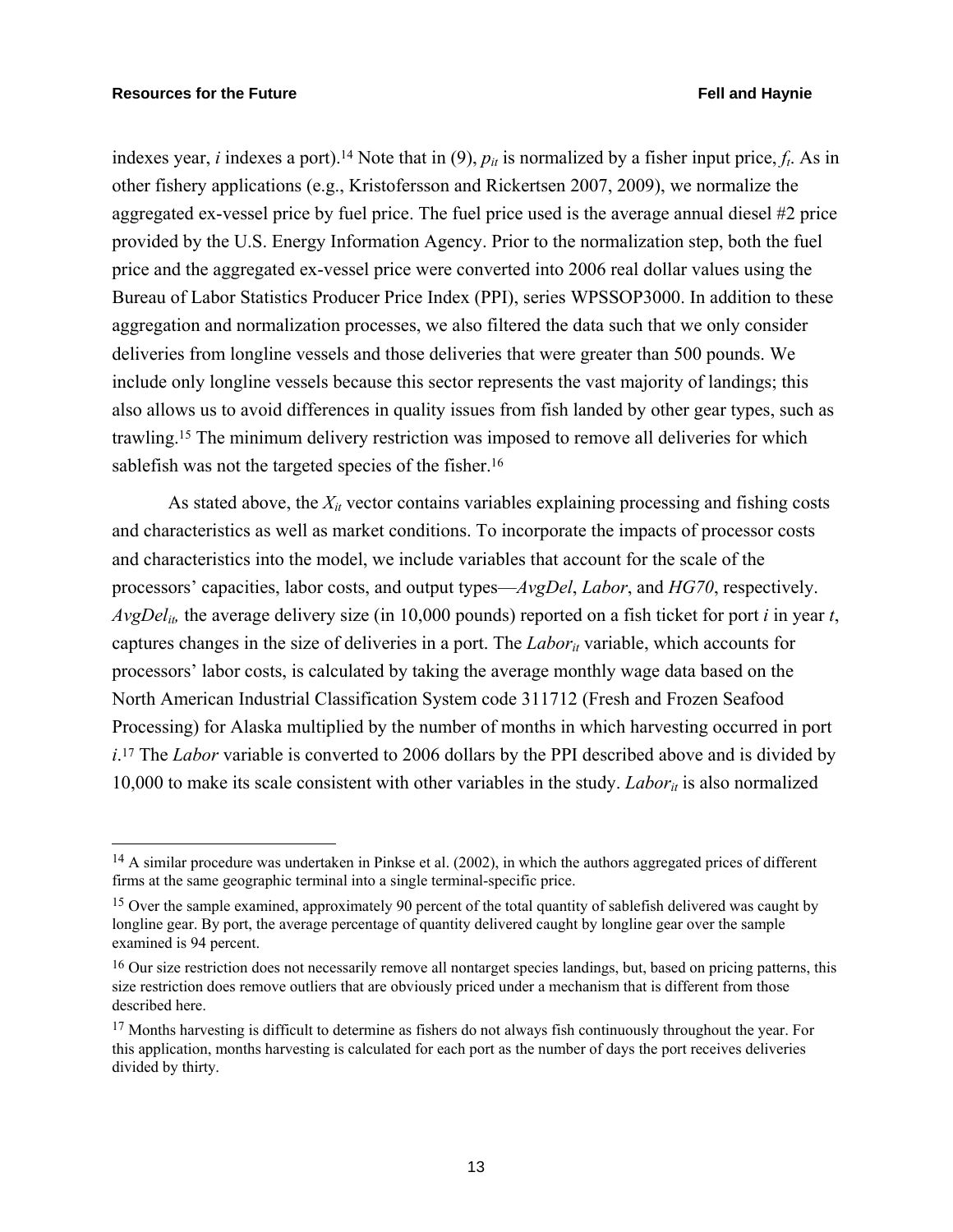<u>.</u>

on the diesel price described above. As stated above, frozen H&G is the most common processed product type and fish are often delivered to the processor already H&G. However, some fish deliveries are made as whole fish, which are sent directly to relatively small fresh fish markets that exist for sablefish. To account for this product type, we created the variable  $perHG_{it}$ , which denotes the percentage of the quantity delivered to *i* in year *t* that is designated as H&G, as stated on the fish ticket. To account for fishing costs and characteristics, we incorporated variables pertaining to the size and capacity of fishing vessels as well as stock abundance and location. Including information about different vessel capacities is important because boats of different sizes can have different harvesting cost structures. To determine the impact of boat length on exvessel prices, we created the variable  $per60<sub>it</sub>$ , which gives the percentage of total quantity delivered to *i* in *t* that comes from boats of 60 feet or less in length.18

Also relevant to both processors and fishers is the processors' distance to fishing grounds. To account for this, we created the variable  $In250<sub>it</sub>$ . The fishing waters of Alaska have been divided up into *stat6* areas, discrete zones that vary in size from several hundred square kilometers to several thousand square kilometers. On each fish ticket, fishers must list the stat6 zone from which their catch originated.  $In250<sub>it</sub>$  measures the percentage of the total quantity of fish landed at a port *i* in *t* that came from stat6 zones the centroids of which are within 250 kilometers of the port.19 An obvious concern with this variable is that fishers may choose to fish closer to those ports offering a higher price, creating the potential for endogeneity. This concern would certainly be valid for an exploited resource that is uniformly distributed in space. However, fish stocks tend to be dispersed unevenly, and concentrations can vary from year to year. In this sense, the location of fishers relative to processors is primarily exogenously determined by the location of stock concentrations.20 We proceed under this line of reasoning. In addition to accounting for the location of the stock, we explicitly account for fish abundance by

<sup>18</sup> Sablefish longliners generally come in the form of *freezer longliners* and *catcher boats*. Freezer longliners are typically larger boats (longer than 60 feet) that can stay at sea longer because they are able to freeze their catch on board. Catcher boats are typically 60 feet or less in length and make shorter trips because they are unable to freeze their catch on board. Thus, we used 60 feet as the cutoff length in the *per60* variable to differentiate between the two vessel classes.

<sup>&</sup>lt;sup>19</sup> We chose the 250-kilometer cutoff because it was large enough to incorporate typical fishing grounds given the species' habitat, yet small enough to reasonably be within the given port's core fishing grounds.

 $20$  Because the Alaskan sablefish fishery has been established for approximately a century and because there are few choices for where to develop safe ports in the Gulf of Alaska, the ports have essentially no ability to endogenously move in response to changing market institutions.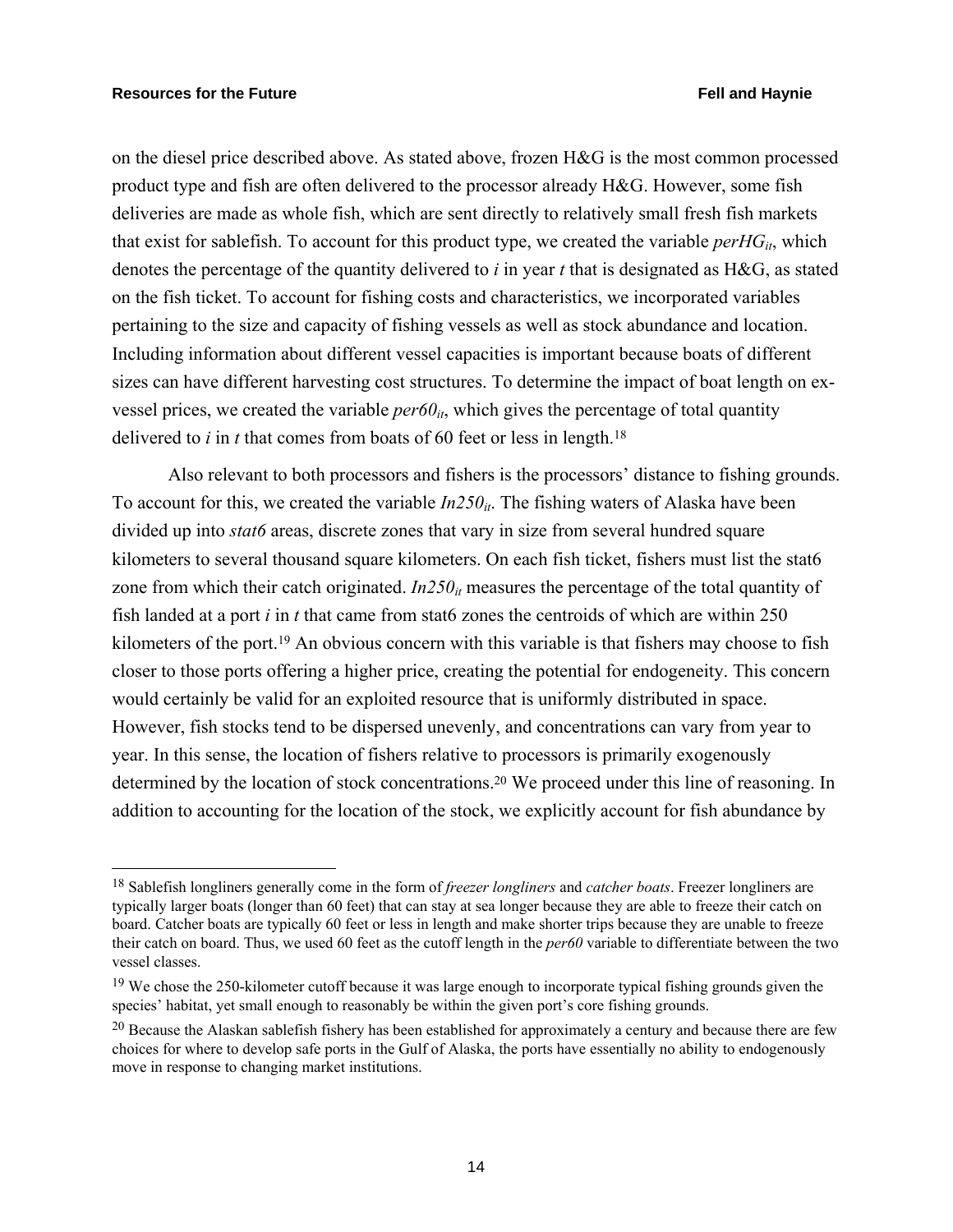# **Resources for the Future Fell and Haynie All and Haynie Resources for the Future Fell and Haynie Resources for the Future All and Haynie Resources for the Future All and Haynie Resources for the Future All and Haynie Reso**

creating the variable *Biomit*, a measure of the biomass for each management region of the Alaska sablefish fishery. The biomass variable is an estimate of age 4+ biomass (10,000 metric tons) by region as given in Hanselman et al. (2007). Because this is a region-specific variable and the dependent variable is indexed at the port level, *Biom<sub>it</sub>* variables are the same for all ports in a given management region for a given year.21

To account for market conditions, we include variables describing the conditions in the wholesale market (i.e., the market between processors and first wholesalers) and in the ex-vessel market. The primary wholesale market for the processed product is in Japan (Huppert and Best 2004). To proxy the wholesale market prices, we use an average annual Tokyo Central Wholesale Market price,  $P^{TCWM}$ , available online through NOAA's Southwest Fisheries Science Center website.22 As with the ex-vessel price, this price is converted to real dollars and is normalized by the diesel fuel price described above. For the ex-vessel market, we account for the degree of competition within a port by calculating a yearly Herfindahl–Hirschman Index (*HHIit*) for each port.<sup>23</sup> We also calculate *perSable<sub>it*</sub>, which calculates the percentage of the total expenditures a port makes on all species delivered to that port that is sablefish to get a measure of the relative importance of sablefish to a port. These market condition variables, along with all other variables described above, are summarized in Table 1.

# *Spatial Weights*

 $\overline{a}$ 

To estimate (9), we must first specify a distance weighting rule  $\psi(d_{ii})$  to calculate a corresponding weight matrix  $W_t$ . The distance weighting rule should be set such that it captures an intuitive sense of relevant competitors of processors in a given port *i*. We applied several different distance weighting rules in this application. The simplest of these weight matrices were the nearest neighbor weight matrices,  $W_l$  and  $W_2$ . These weight matrices are formed under the assumption that processors in a port *i* react to the price(s) offered by the port(s) nearest to *i*. The elements of  $W_1$ ,  $W_1$ (*i*, *j*), are set such that  $W_1$ (*i*, *j*) = 1 if port *j* is the single nearest neighbor

<sup>&</sup>lt;sup>21</sup> This is somewhat restrictive because ports on the border of a management region will probably have deliveries from multiple regions; thus, designating a management region–specific *Biomass/Boat* variable may not be appropriate. For ports on the borders of management regions, we also tried assigning *Biomass/Boat* variables such that each was the mean of the two bordering regions. This did not alter the results presented in any substantial way.

<sup>22</sup> Data are available at http://swr.nmfs.noaa.gov/fmd/sunee/twprice/jws.htm.

<sup>&</sup>lt;sup>23</sup> Although economists are occasionally critical of using the HHI in a product-differentiated market, it is completely appropriate to use the HHI in an undifferentiated market, such as the market for raw fish.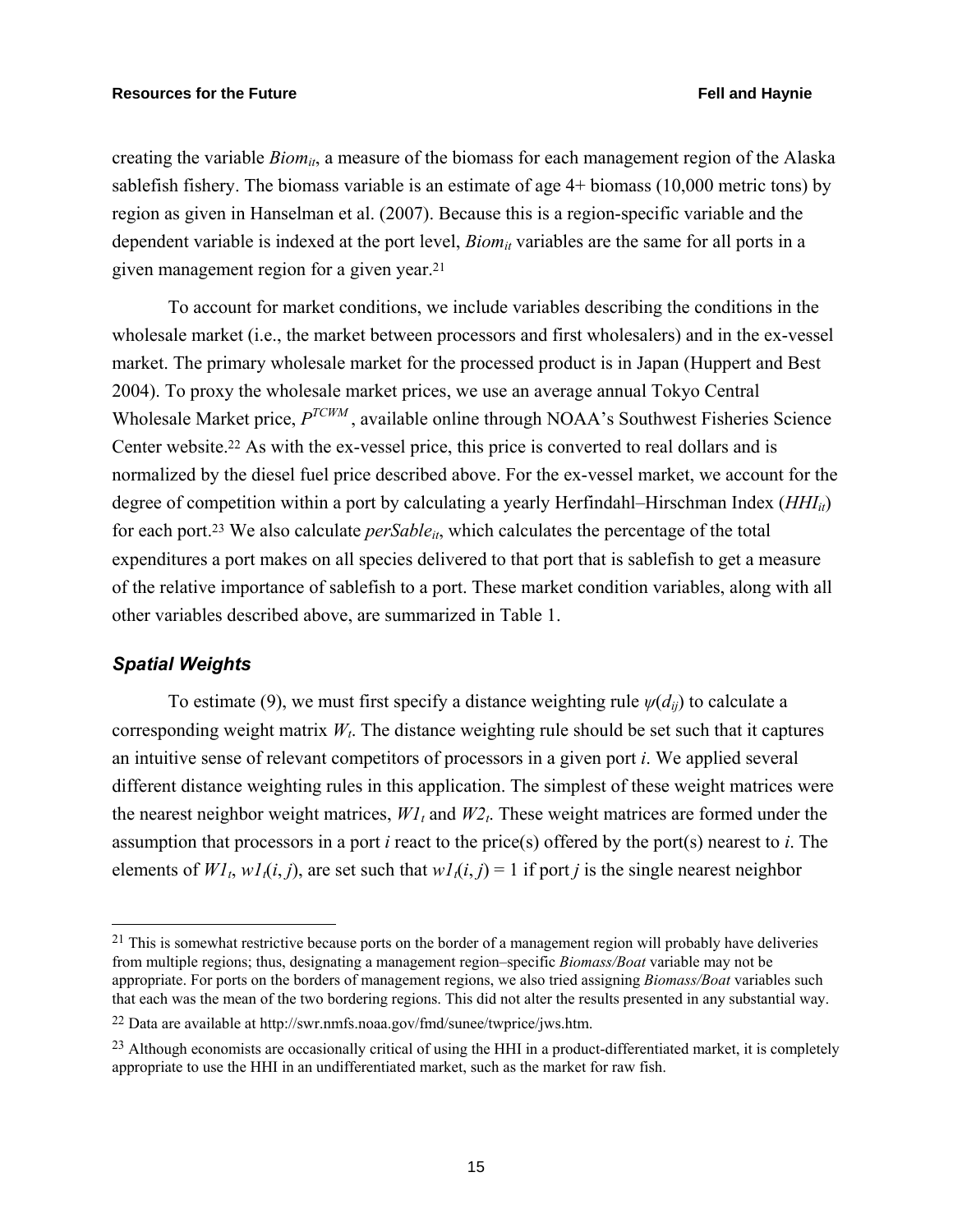(based on Euclidian distance) of port *i* in year *t* and  $wI<sub>i</sub>(i, j) = 0$  otherwise.<sup>24</sup> Similarly, elements of  $W_2$ ,  $W_2$ ,  $(i, j)$ , are set such that  $W_2$ ,  $(i, j) = \frac{1}{2}$  if port *j* is either the nearest or second-nearest neighbor to port *i* in year *t* and  $w_1(i, j) = 0$  otherwise.

In some cases where several ports are in relatively close proximity to one another, the nearest neighbor weights may be overly restrictive. Conversely, if the nearest neighbor to port *i* is beyond any reasonable distance, the nearest neighbor weights might erroneously place weight on other ports' prices. To address these issues, we also used weights based on competitive regions, as in Hastings (2004). For these weight matrices, generically written as  $WCR_t$  with elements  $\text{wcr}_t(i, j)$ , weight is given to the prices of those ports that fall within some researcherdefined competitive radius of distance *CR* from port *i*. More specifically, given that  $N_{it}$  is the number of ports within a distance of *CR* from port *i*, we initially define the elements  $wcr_i(i, j)$  as

$$
wcr_i(i, j) = \begin{cases} 1 - \frac{d_{ij}}{\sum_j d_{ij}}, & \text{if } j \text{ is within } CR \text{ of } i \text{ in } t \\ 0, & \text{otherwise} \end{cases}.
$$

This weighting matrix not only effectively excludes direct competition beyond some competitive radius, it also puts more weight on those ports within the competitive radius that are closest to port *i*. For this application, we tried a range of distances for the competitive radii: *CR =* 150 to 450 kilometers, in 100-kilometer increments. To account for competition within the competitive radius, we include an additional variable *comps<sub>it</sub>*, which counts the number of ports within the competitive radius distance of port  $i$  for year  $t$ . The average  $\mathit{comps}_{it}$  value ranges from 3.0 for *W150* to 7.9 for *W450.* Additionally, if a port has no competitors within the competitive radius in *t*, that port was dropped from the sample for year *t* as suggested in Bivand and Portnov (2004).

# **Results**

 $\overline{a}$ 

# *Specification*

The first step in estimating (9) is to determine which parameters have a break post-IFQ implementation. As discussed above, this is done by searching over all possible specifications for

<sup>24</sup> Recall that the data set is an unbalanced panel. Therefore, if a port receives no sablefish deliveries in year *t*, it is not considered a nearest neighbor of any port that did receive sablefish deliveries in year *t.*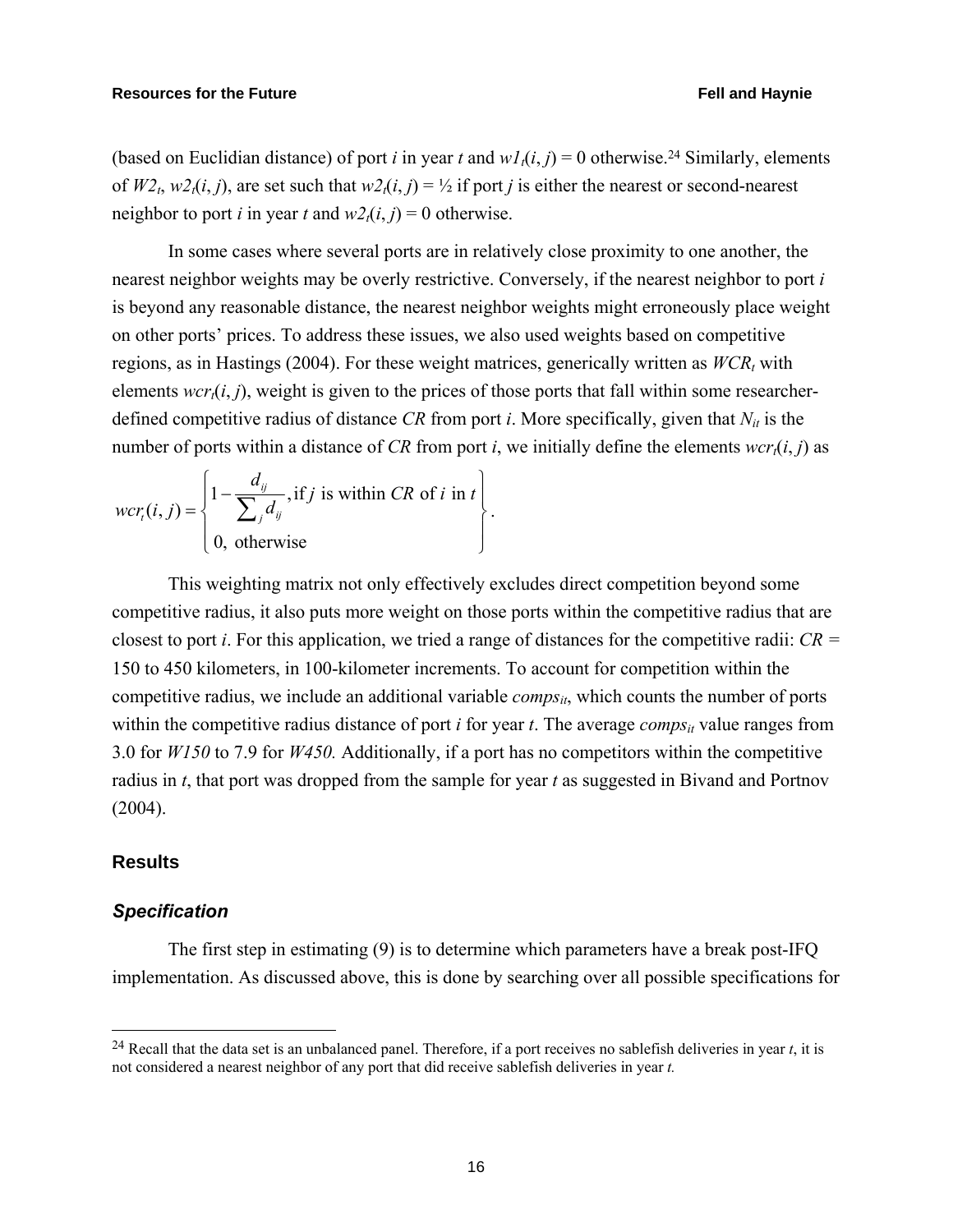the minimum BIC. As one may suspect, the results of this search process are affected by the inclusion of port-specific effects (i.e., FEs or REs). We therefore first carry out this procedure for each of the eight weighting matrices described above using an FE estimation method. We then test the selected models for random elements and for efficiency of FEs over REs.

Table 2 presents the variables associated with the parameters found to have a break for each of the weight matrices used under the FE estimation. As can be seen from the table, the minimum BIC specification is the same across all spatial weighting schemes, except for *W150*. Importantly, the set of unstable parameters for all weight matrix  $(W)$  specifications includes  $\delta$ (the parameter associated with the distance-weighted prices offered by other processors [*WP*]), implying a post-IFQ implementation change in spatial competition.

With respect to the appropriateness of FEs over REs or a pooled estimate, we first tested for the presence of random elements. We use the standardized LM (SLM) test of Moulton and Randolph (1989), updated for unbalanced panel applications as shown in Baltagi (2008).25 The null hypothesis of the SLM states that there are no REs, and the test statistic, unlike the common Bruesch–Pagan LM test, asymptotically has a standard normal distribution. The results of the SLM test, provided in Table 2, reject the null hypothesis of no REs. We then conduct a Hausman test to gauge the appropriateness of the RE specifications. Results from this test, also provided in Table 2, reject the null hypothesis of consistency of the RE specification at the five-percent level of significance, indicating the preference for FE specification for all specifications.

# *Parameter Estimates*

1

Table 3 presents the estimation results for each spatial weight matrix. All estimates are based on an FE estimator and include breaks in parameters described in Table 2. Estimates of individual port dummies (i.e., the FEs) have been suppressed because of data confidentiality restrictions. Estimates of the parameters associated with the weighted prices offered by other processors (the  $\delta$  parameters) are given at the top of Table 3. Each coefficient shows, as hypothesized, an increase in the price-reaction slope post-IFQ implementation. However, the *δ*s do vary across spatial weights, and some general comments can be made about this variation. A compactly defined competitive radius (*W1*, *W2*, *W150*, *W250*) leads to a smaller pre-IFQ pricereaction slope, but, with the exception of the *W150* weight, to a similarly sized post-IFQ

<sup>&</sup>lt;sup>25</sup> The SLM test is an extension of the commonly used Bruesch–Pagan LM test (Breusch and Pagan 1980).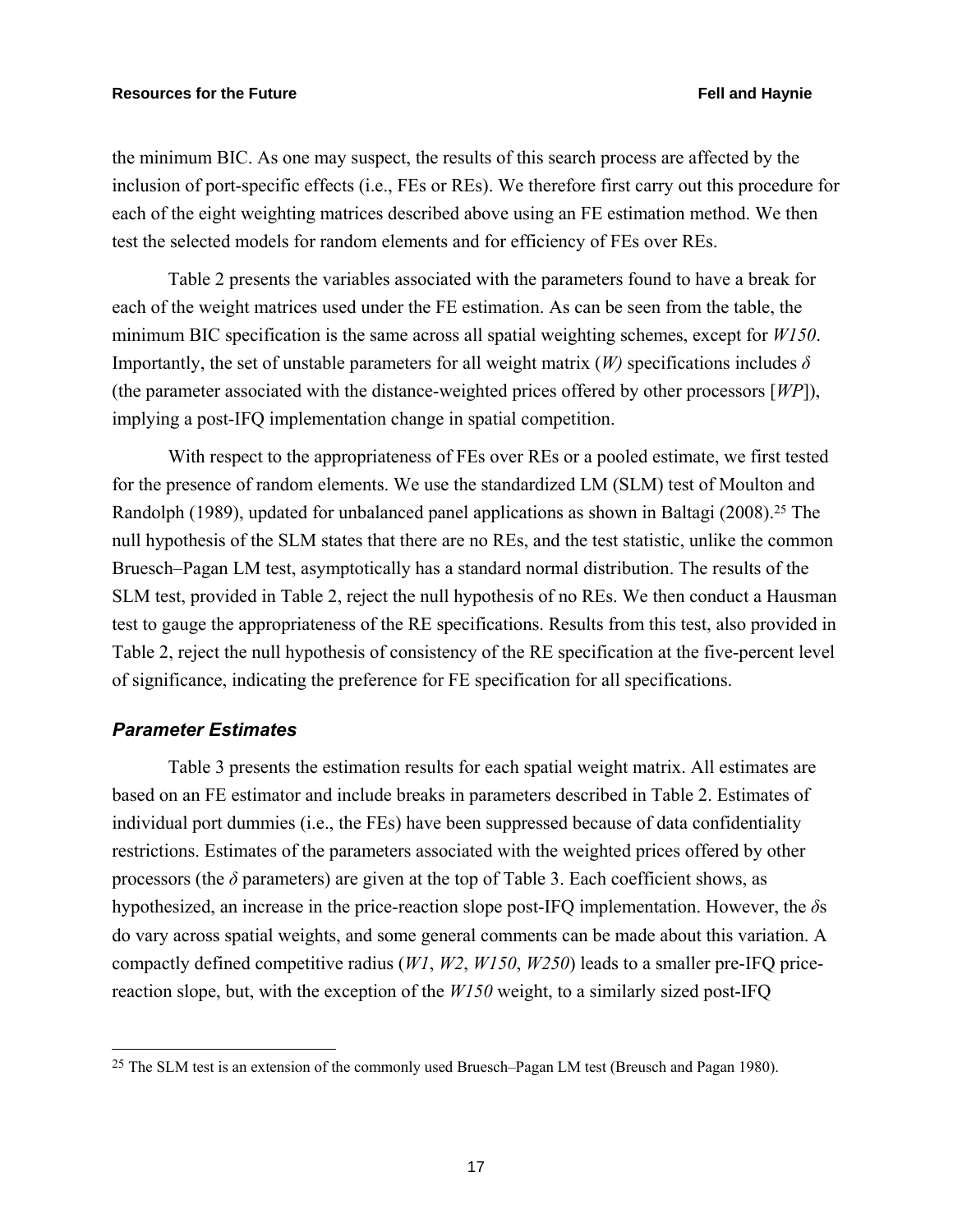implementation increase in the slope to those weights with a more broadly defined competitive radius (*W350* and *W450*). The smaller pre-IFQ reaction slope estimates from the smaller competitive radii could occur if these smaller radii do not pick up all relevant port competitors. The similar post-IFQ implementation increases in price reaction slopes across weight specifications indicate that much of the increase in competition for a given port is due to a greater responsiveness to pricing of that port's closest neighbors. In a fishery application, this is logical as the fishers' ability to take fish to distant ports is limited by the perishability of the fish. Also, results from the larger competitive radii (*W350–W450*) appear to be approximately constant, suggesting a stabilizing of the post-IFQ change in competition as the competitive radius continues to increase. Again given the perishable nature of the market's product and the distance-declining nature of the weights, this appears to be a logical result for this model.

Interpretation of the parameters found to be stable across all spatial weights employed is generally straightforward. As expected, increasing the output price for processors  $(P^{TCHM})$ increases the ex-vessel price. Similarly, as a greater percentage of the fish landed at a port comes from fishing zones relatively close to the port (as measured by *In250*) or as labor costs in processing increase (as measured by *labor*), ex-vessel prices decrease because fishers' transportation costs decrease and nonfish-related processing costs increase, respectively. The positive and significant values of the parameters associated with *perSable* (the percentage of a port's total fish expenditures spent on sablefish) indicate that, as sablefish becomes more important for a port (in terms of the percentage value of its raw fish product), the port pays a perunit premium. The negative value on *perHG* (the percentage of quantity delivered H&G) suggests that processors are willing to pay a premium for fish delivered as whole fish. This is somewhat surprising because it seems likely that a processor would pay a premium for fish that is already partially processed. However, the at-sea H&G cut is done largely to better pack and store the fish while still on boat and not for marketability reasons. At-sea processing may not be done with the same precision as it would be at an onshore processor. Coupling this with the marginal value of the ancillary products available from whole fish delivery, a case can be made for a negative *perHG* parameter. The parameters on the variable *biom* (biomass) are negative for all specifications, as would be expected because a larger *biom* value should lower fishing costs. However, these parameters are statistically significant for only the *W150* and *W350* specifications. Finally, the inclusion of the number of competing ports inside the competitive radius (as measured by *comps*) increases ex-vessel prices as one would expect, though the marginal effect of an additional port in the competitive radius is quite small.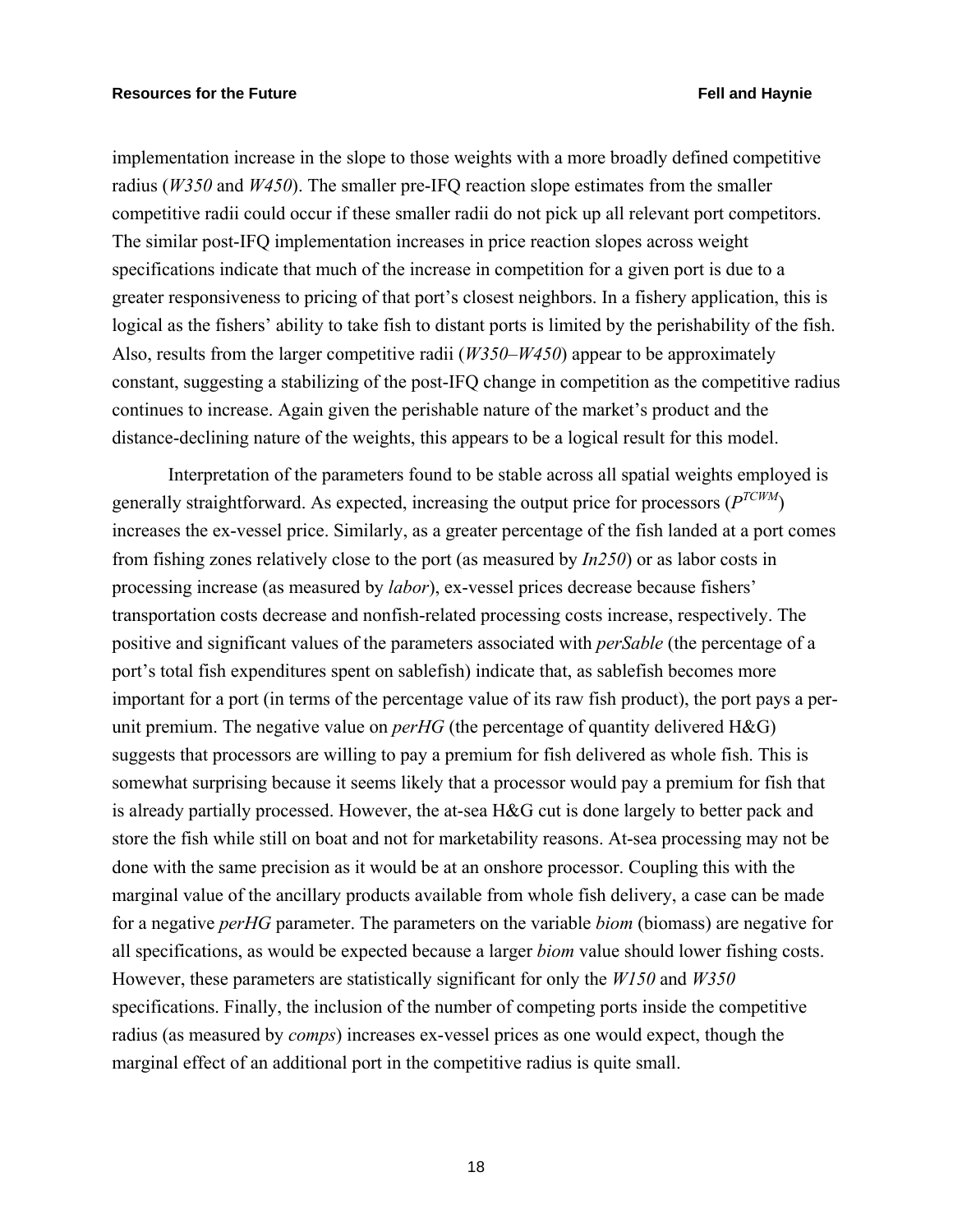The preferred specification for all weight matrices except *W150* includes breaks in the parameters associated with *HHI* (the Herfindahl–Hirschman Index), *per60* (percentage of boats 60 feet or smaller), and *AvgDel* (average deliveries). Surprisingly, for the *HHI* parameters, all pre-IFQ estimates are positive and significant. One would suspect that a greater concentration in sablefish processing by a given processor within a port (i.e., a larger *HHI*) would lower that port's sablefish price. However, because the *HHI* is a measure of sablefish processing concentration and ports typically process other species as well, the *HHI* in this case may be picking up specialization in sablefish processing. Larger processors may also be more efficient and therefore able to offer higher prices. After IFQ implementation, the *HHI* premium is essentially removed for the weight specifications that showed a break in this parameter. This result bears out in *F*-tests that fail to reject the null of  $\beta_{1, HHI} + \beta_{2, HHI} = 0$  for all weight

specifications with a break. The decline in the apparent specialization premium post-IFQ implementation seems likely because the lower harvest rates (in terms of pounds of fish landed per day) observed under IFQs could alleviate any efficiency gains brought about by specialization.

For the *per60* variable, we see that the ex-vessel price drops as more of the port's fish comes from boats of 60 feet or less in length. This discount appears to be removed post-IFQ implementation and, indeed, *F*-tests fail to reject the null  $\beta_{1,per60} + \beta_{2,per60} = 0$  for all weight specifications showing a break in this parameter. This could potentially be due to a change in the quality of fish being delivered by smaller boats post-IFQ implementation. On the other hand, the break in the *per60* parameter may be due to a level shift in the prices as *per60* is typically relatively constant for a given port across time.26

With respect to the size of the average delivery (*AvgDel*), the break in the parameter is more intuitively explained. Before IFQ implementation, the *AvgDel* parameter estimates are negative and statistically significant, which is likely for two reasons. First, without IFQs, fishers are trying to catch as much as possible before the cumulative TAC is met. Consequently, the rate of harvest is large relative to a fishery with IFQs. With relatively high harvest rates, processing capital is more likely to be fully used, and thus capitally constrained processors give a discounted ex-vessel price in areas with large deliveries. Second, because fishers without IFQs are in a "race for fish" they have an incentive to reach their at-sea fish storage capacity, which would reduce

1

<sup>26</sup> The stability of *per60* was not sufficient to preclude an FE estimator by demeaning.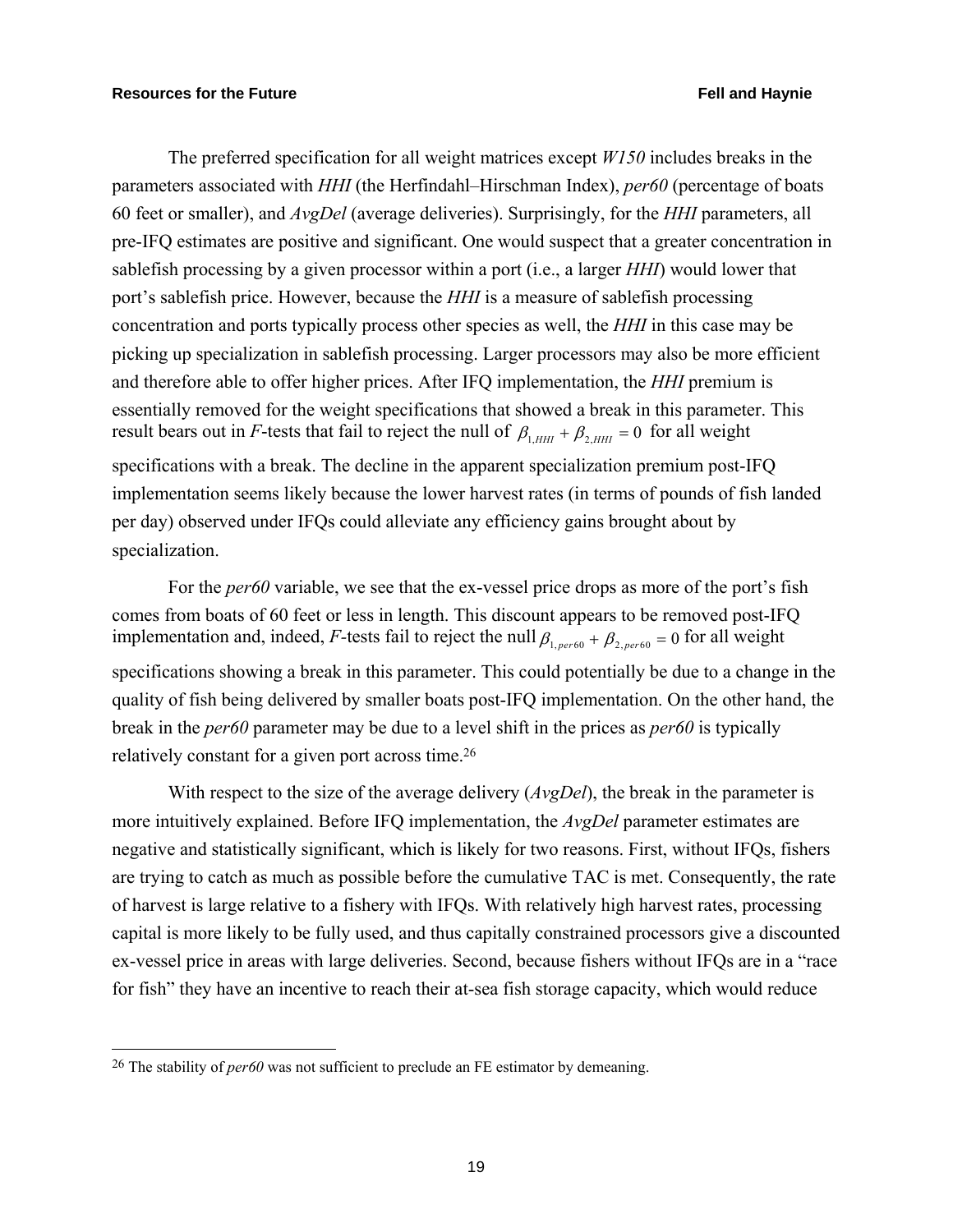the number of trips to and from ports but could also have a negative impact on the quality of the fish delivered. The lower quality fish would then fetch a lower ex-vessel price.

The additive effect on the *AvgDel* parameter post-IFQ implementation is consistently positive such that the total effect of *AvgDel* post-IFQ implementation is now near zero for all specifications. This, again, bears out in the *F-*tests that fail to reject the null of  $\beta_{1, \text{AvgDel}} + \beta_{2, \text{AvgDel}} = 0$  for all cases. This appears reasonable because IFQ implementation slows the rate of harvest, potentially leaving processing capital idle. If idle processing capital is costly, processors will not discount larger deliveries and could possibly pay a premium to more fully use the capital. This line of reasoning is consistent with the theoretical model outlined in Matulich et al. (1996). In addition, although both the pre-IFQ and post-IFQ parameter estimates of *AvgDel* are statistically significant and have theoretically consistent signs, the estimates themselves are quite small, suggesting little impact on ex-vessel prices.

# *Weight Comparisons*

Across all weighting specifications, we consistently find the general result of an increase in spatial competition post-IFQ implementation. However, the parameter estimates do vary across weight specification. In particular, the estimation results from the *W1* and *W150* weight specifications appear quite different from the other results. That these weight specifications lead to noticeably different parameter estimates is somewhat expected. For the case of the *W1* results, it is likely that this weight specification neglects the pricing influence of many relevant competitors for areas where the ports are more densely concentrated as this specification only considers the influence of a port's single nearest neighbor. In the *W150* case, we note that the number of observations is approximately 12 percent lower than the full sample. The significant reduction in the sample for the *W150* case compared to the other weighting specifications essentially amounts to conducting the analysis on a different data set, which very likely explains the noticeably different parameter estimates.

Ideally, one would like to select a single weight specification that is appropriate for the application. In practice, however, determining which weight specification and which parameterbreak specification provides the best representation of the ex-vessel market in question is not a straightforward procedure. This is particularly true for this application because the sample size, and thus the model selection criterion, are dependent on the weight used. To compare model fit across specifications, we use the standard adjusted- $R^2$ , hereafter  $R^2$ , and the *corr*<sup>2</sup> metrics. The *corr* 2 metric is a measure of the correlation between the actual and fitted dependent variable, given as

20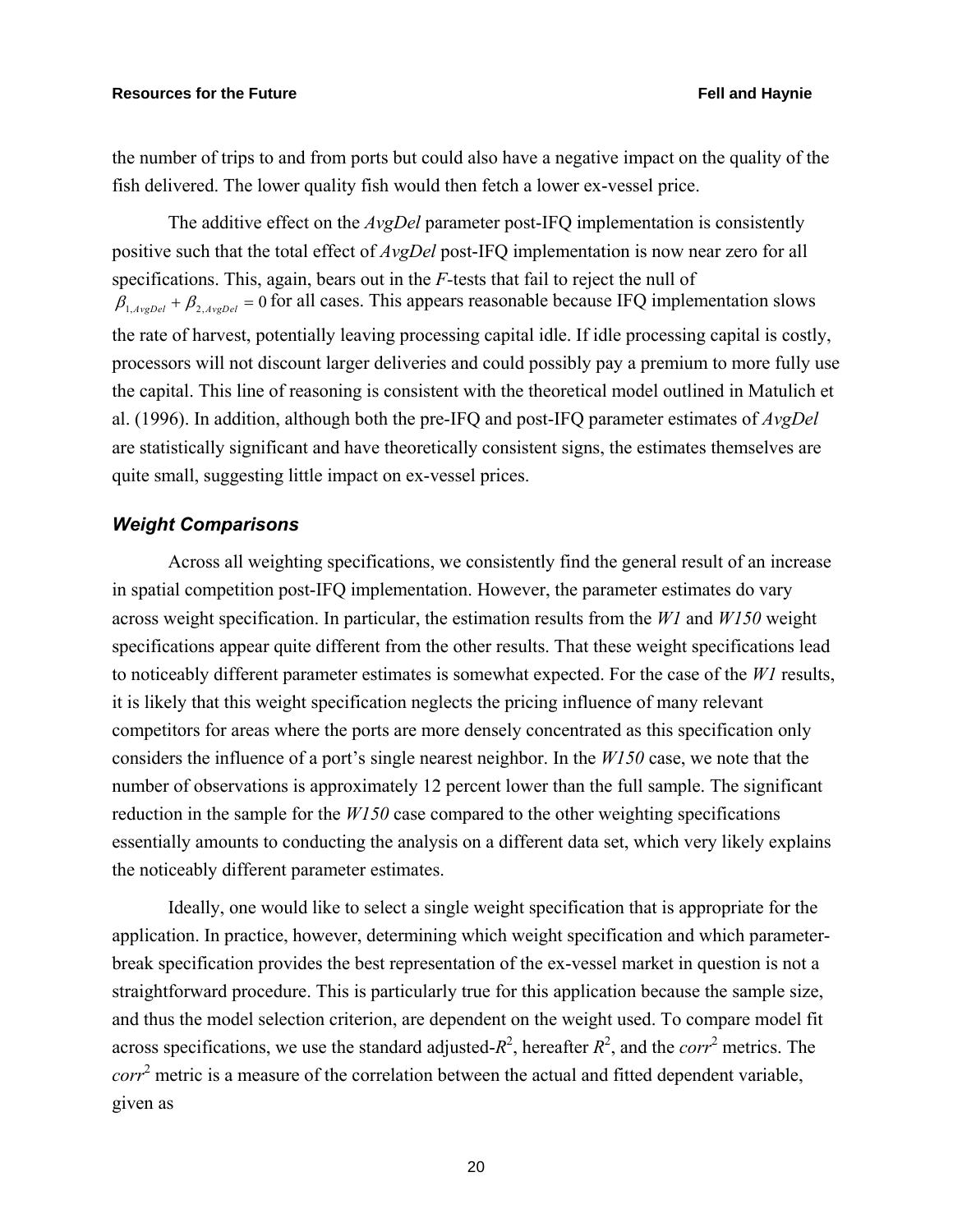$$
corr^2 = \frac{\left[ (p - \overline{p})'(\hat{p} - \overline{p}) \right]^2}{\left[ (p - \overline{p})'(p - \overline{p}) \right] \left[ (\hat{p} - \overline{p})'(\hat{p} - \overline{p}) \right]}
$$
(12)

where *p* is the dependent variable (prices in this application),  $\hat{p}$  is a vector of the fitted values, and  $\bar{p}$  is the mean value of the dependent variable.

 $R<sup>2</sup>$  and *corr*<sup>2</sup> values are given in Table 3 for each weight specification. Not surprisingly given the similarity in the parameter estimates, the  $R^2$  goodness-of-fit metrics are virtually identical across weight specifications. The *corr* 2 metrics are also similar across weight matrices, with the exception of  $W150$ , which is considerably lower than the other weights. The *corr*<sup>2</sup>s also appear to slightly favor the models with intermediate competitive radii (*W250–W350*) and the nearest neighbor weight specification.

Because the  $R^2$  and *corr*<sup>2</sup> metrics do not give a clearly defined preferred specification and the primary variable of concern is the effect of the change in management on the price reaction slope, we conduct a counterfactual of sorts using several different spatial weights. The point of the counterfactual is to highlight the increase in ex-vessel price attributed to increasing processor competition. To do this, we calculate a fitted ex-vessel price using the parameter estimates given in Table 3, but assuming that the price-reaction slope  $(\delta)$  remains constant at the estimated pre-IFQ value (i.e., we assume that  $\delta_2 = 0$ ). We then simply compare the observed ex-vessel price to the fitted ex-vessel price. Table 4 provides a comparison of the mean difference between the quantity-weighted average observed ex-vessel prices and the quantity-weighted average fitted prices described above for the post-IFQ implementation period. Both the average actual price and average fitted price are multiplied by the diesel price series to calculate a nonnormalized price differential. As can be seen from Table 4, the additional responsiveness to competitors' prices brought on post-IFQ implementation accounts for, on average, a \$0.25 to \$0.58 per pound increase in ex-vessel prices (2006 U.S.\$), which is 12–29 percent of the average post-IFQ implementation ex-vessel price. Dropping the *W150* specification, the range of price increases due to additional responsiveness to competitors is even smaller at \$0.25–\$0.33 per pound or 12– 16 percent of the average post-IFQ implementation.

A graphical representation of the minimum and maximum price differential for these weight specifications is given in Figure 2. In this figure, we plot the actual average price for each period and the average predicted price assuming that *δ* remains unchanged for *W350* (minimum price differential) and *W450* (maximum price differential). The figure shows the sizeable gap between the actual and predicted prices post-IFQ implementation. This gap is fairly consistent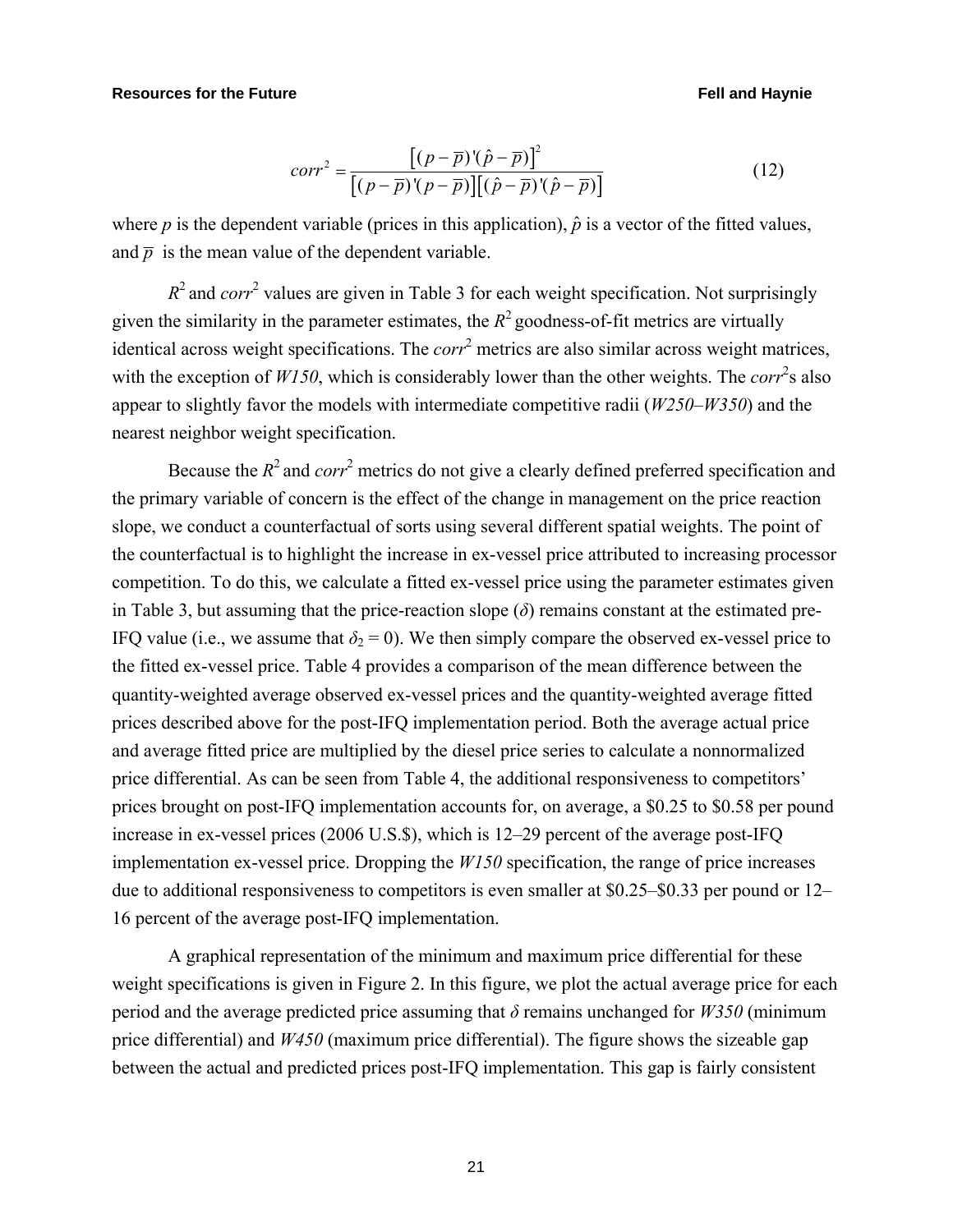across the years with IFQs, with the exception of 1998 when a severe downward spike in prices occurred. This downward spike is also noticeable in Tokyo Central Wholesale Market prices.

# **Conclusion**

Changes in market regulations can affect spatial price responses, as well as other pricedetermining factors. We consider what factors affect competition among buyers across space and how these factors change under a major alteration in market regulation. Accounting for the breaks in spatial competition, as well as breaks in the parameters associated with other pricedetermining variables, is important to understanding what occurs as a result of the regulatory change. Logically, changing institutions may alter the manner in which input factors affect competition, but determining which parameters should be modeled with a break included is a question for empirical estimation. In this paper, we propose an empirical framework for estimating price response functions that accommodates breaks in spatial responsiveness parameters, as well as in coefficients on other price-determining coefficients, where the selection of parameters modeled with a break is determined endogenously. The paper fills a gap in the literature between work that has focused on spatial price responsiveness of agents to one another and the literature that explores how policy changes in market regulations affect the competitive behavior of agents.

The empirical methodology is applied to data from the ex-vessel market of the Alaska sablefish fishery to explore how the creation of individual catch shares (i.e., IFQs) affects the manner in which fish processors in this fishery compete across space for the output of fishers. The application has important policy ramifications as catch shares represent one of the most important examples of natural resource economics being used in resource management. Natural resource economists have long realized the problems with common-pool fishery resources and have recognized that creating exclusive use rights can ameliorate these problems. Better accounting for the distributional impacts of this resource management policy is a valuable contribution that will enable policymakers to better anticipate the distributional impacts of the creation of catch shares in other fisheries that are currently considering this policy change.

Although intuition and our general knowledge of competition suggest that competitors close to one another should be more responsive to each other's prices, the manner in which we should incorporate space is not theoretically prescribed. We therefore estimate a number of specifications that include spatial responsiveness to nearest neighbor(s) based on competitive regions of different sizes. We find evidence across all specifications considered of increased spatial competition after the creation of IFQs in the fishery. In addition, we find the differing

22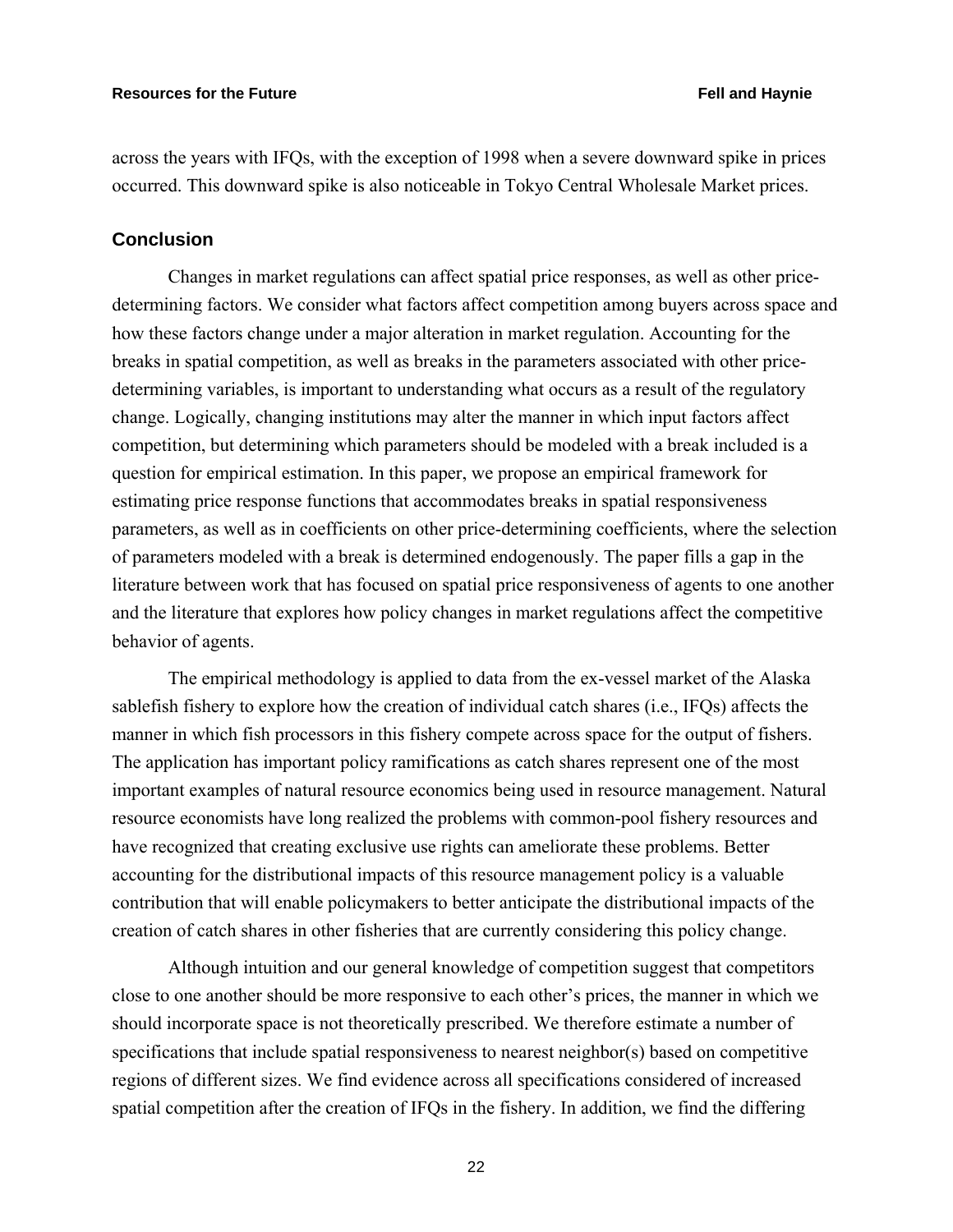specifications to be remarkably consistent in terms of both the endogenous selection of parameters modeled with a break and the actual parameter estimates.

We also construct a counterfactual experiment that illustrates how changing competition among processors affects ex-vessel prices. The counterfactual compares the observed price to a predicted price, where the predicted price assumes that the spatial price responsiveness parameter remains at pre-IFQ levels throughout the sample, but allows the other parameters selected to be modeled with a break to change over the sample. In setting up the counterfactual in this way, we can highlight the impact on price of the change in spatial competition in isolation. The results from the counterfactual show that for the best-fitting specifications, the increased spatial competition leads to an average post-IFQ price increase of approximately 12–16 percent.

This framework lends itself to several obvious extensions. For example, in our application, processors sell fish to the Tokyo Central Wholesale Market without monopolistic or oligopolistic power. In other markets, however, the competing buyers may have market power in their finished product markets. The model described above could be amended in a straightforward manner to include such a possibility. Additionally, in our application, we know a priori the timing of the catch-share policy change. Another extension of this methodology would be to endogenously determine the structural break in spatial responsiveness. This would allow this methodology to be extended to uses in which the break is not known, such as in the investigation of collusion. This would significantly expand the possible policy applications of this method. However, applications of this methodology are also valid in a wide range of empirical settings.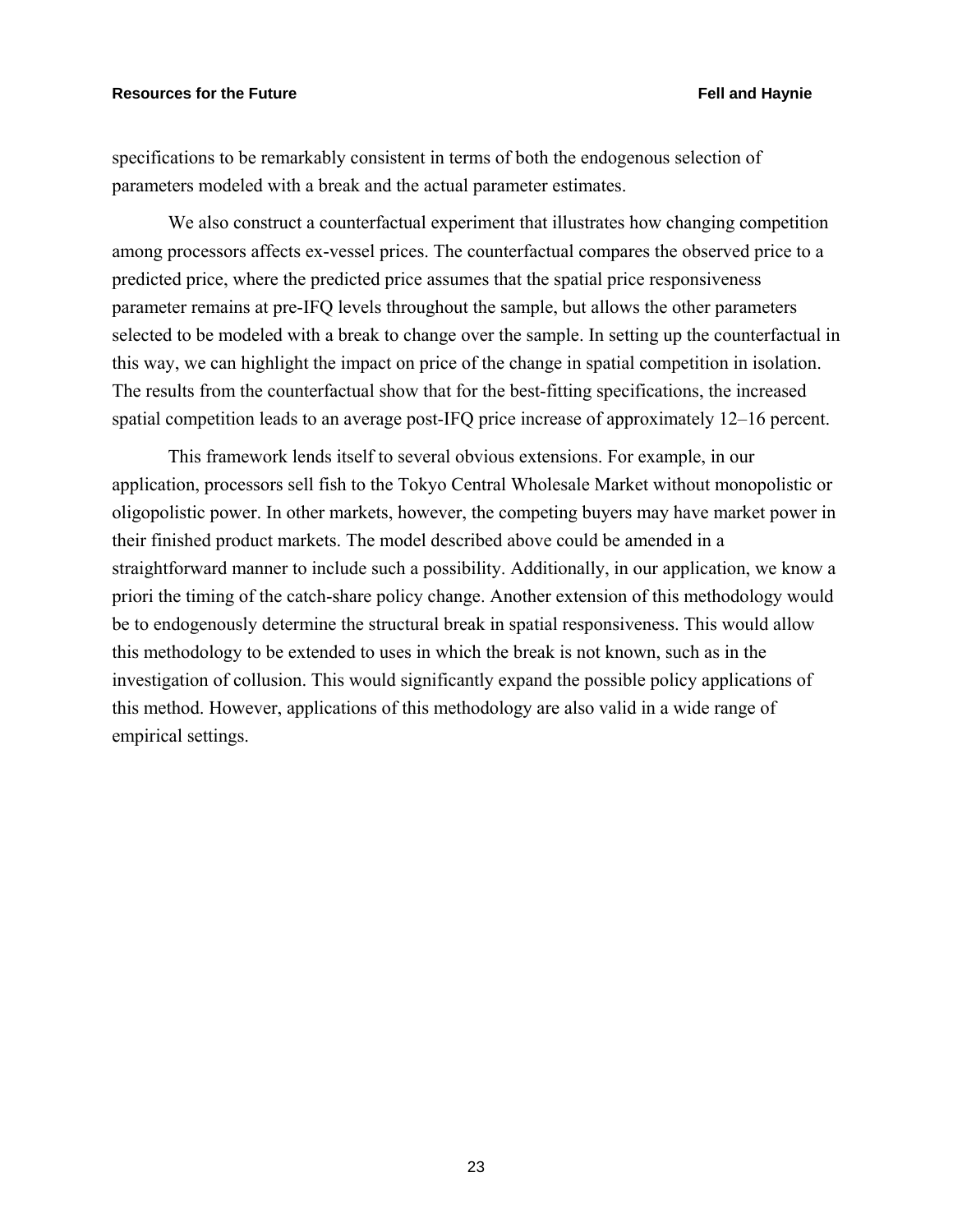# **References**

- Anselin, L. 1988. *Spatial Econometrics: Methods and Models*. Dordrecht, the Netherlands: Kluwer Academic Publishers.
- Armstrong, M., and D. Sappington. 2007. Recent Developments in the Theory of Regulation. In *Handbook of Industrial Organization*, edited by M. Armstrong and R. Porter. Amsterdam, the Netherlands: Elsevier.
- Baltagi, B.H. 2008. *Econometric Analysis of Panel Data*. Chichester, United Kingdom: Wiley.
- Barten, A.P., and L.J. Bettendorf. 1989. Price Formation of Fish—An Application of an Inverse Demand System. *European Economic Review* 33: 1509–25.
- Bivand, R.S., and B.A. Portnov. 2004. Exploring Spatial Data Analysis Techniques Using R: The Case of Observations with No Neighbors. In *Advances in Spatial Econometrics: Methodology, Tools and Applications*, edited by L. Anselin, R.J.G.M. Florax, and S.J. Rey. Berlin, Germany: Springer–Verlag.
- Breusch, T.S., and A.R. Pagan. 1980. The Lagrange Multiplier Test and its Applications to Model Specification in Econometrics. *Review of Economic Studies* 47: 239–53.
- Davis, P. 2006. "Spatial Competition in Retail Markets: Movie Theaters." *Rand Journal of Economics*." 37(4): 964–982.
- Diewert, W.E., and T.J. Wales. 1987. Flexible Functional Forms and Global Curvature Conditions. *Econometrica* 55: 43–68.
- Elhorst, J.P. 2003. Specification and Estimation of Spatial Panel Data Models. *International Regional Science Review* 26(3): 244–68.
- Elhorst, J.P. 2009. Spatial Panel Data Models. In *Handbook of Applied Spatial Analysis*, edited by A. Getis and M.M. Fischer. Berlin, Germany: Springer.
- Elhorst, J.P., and S. Fréret. 2009. Evidence of Political Yardstick Competition in France Using a Two-Regime Spatial Durbin Model with Fixed Effects. *Journal of Regional Science* 49(5): 931–51.
- Fell, H., and A. Haynie. forthcoming. Estimating Time-Varying Bargaining Power: A Fishery Application. *Economic Inquiry* forthcoming.
- Gabszewicz, J., and J. Thisse. 1979. Price Competition, Quality and Income Disparities. *Journal of Economic Theory* 20(3): 340–59.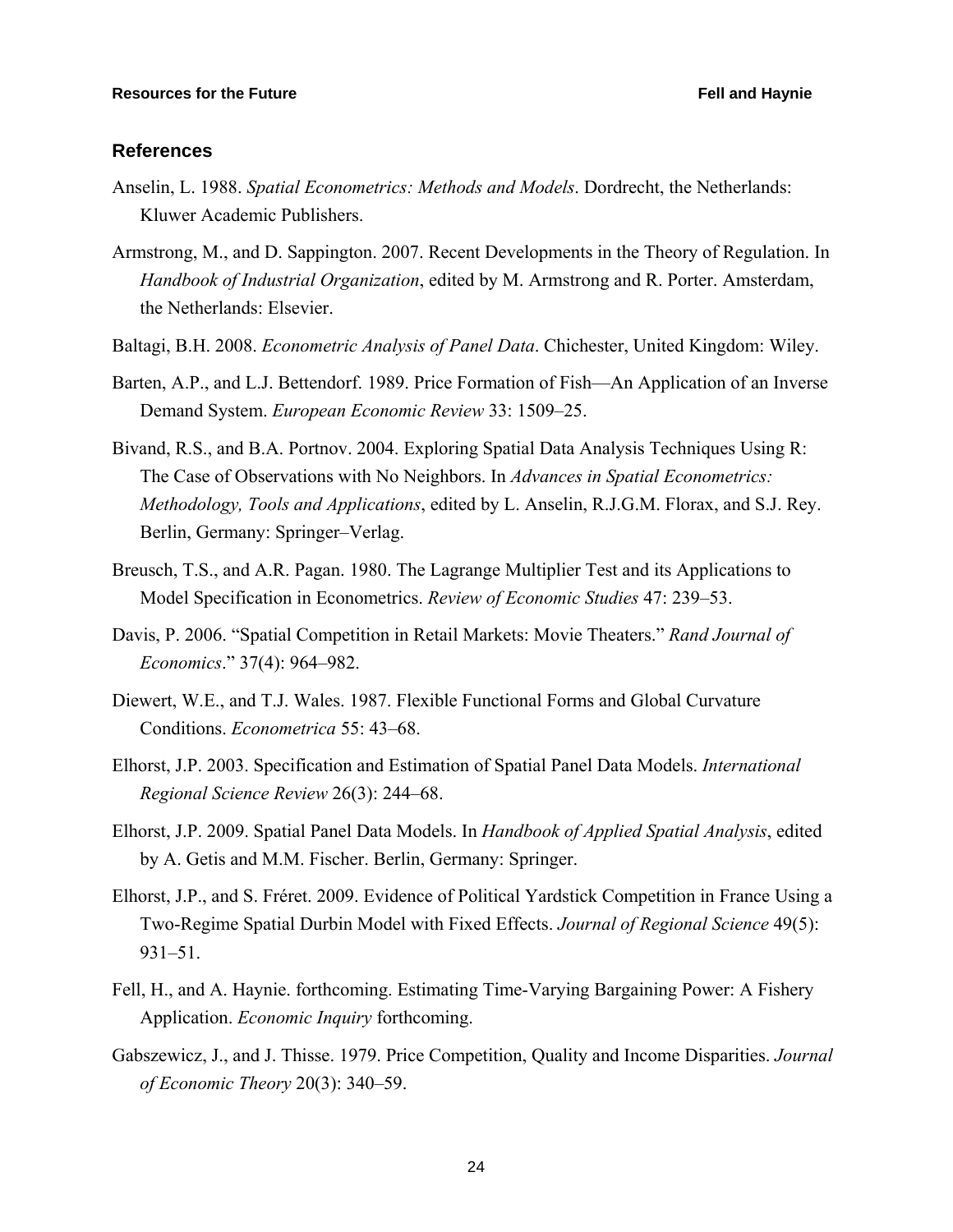- Hanselman, D., C. Lunsford, J. Fujioda, and C. Rodgvellar. 2007. *Alaska Sablefish Assessment for 2008.* Prepared for NPFMC Bering Sea/Aleutian Island and Gulf of Alaska Stock Assessment and Fishery Evaluation, Anchorage, AK.
- Hastings, J.S. 2004. Vertical Relationships and Competition in Retail Gasoline Markets. *American Economic Review* 94: 317–28.
- Hjort, N.L., and G. Claeskens. 2003. Frequentist Model Average Estimators. *Journal of the American Statistical Association* 98(464): 879–99.
- Homans, F.R., and J.E. Wilen. 1997. A Model of Regulated Open Access Resource Use. *Journal of Environmental Economics and Management* 32(1): 1–21.
- Hotelling, H. 1929. Stability in Competition. *The Economic Journal* 39(1): 41–57.
- Huppert, D., and B. Best. 2004. Study of Supply Effects on Sablefish Market Prices. School of Marine Affairs Working Papers. Seattle, WA: University of Washington.
- Inoue, A., and B. Rossi. 2008. Which Structural Parameters are "Structural"? Identifying the Sources of Instabilities in Economic Models. Working Papers 08-02. Department of Economics. Durham, NC: Duke University.
- Ireland, P.N. 2001. Sticky-Price Models of the Business Cycle: Specification and Stability. *Journal of Monetary Economics* 47: 3–18.
- Jensen, R. 2007. The Digital Provide: Information (Technology), Market Performance, and Welfare in the South Indian Fisheries Sector. *The Quarterly Journal of Economics* 122(3): 879–924.
- Kapoor, M., H.H. Kelejian, and I.R. Prucha. 2007. Panel Data Models with Spatially Correlated Error Components. *Journal of Econometrics* 140(1): 97–130.
- Kelejian, H.H., and I.R. Prucha. 1999. A Generalized Moments Estimator for the Autoregressive Parameter in a Spatial Model. *International Economic Review* 40(2): 509–33.
- Kelejian, H.H., I.R. Prucha, and Y. Yuzefovich. 2006. Estimation Problems in Models with Spatial Weighting Matrices Which Have Blocks of Equal Elements. *Journal of Regional Science* 46(3): 99–121.
- Kristofersson, D., and K. Rickersten. 2007. Hedonic Price Models for Dynamic Markets. *Oxford Bulletin of Economics and Statistics* 69: 387–412.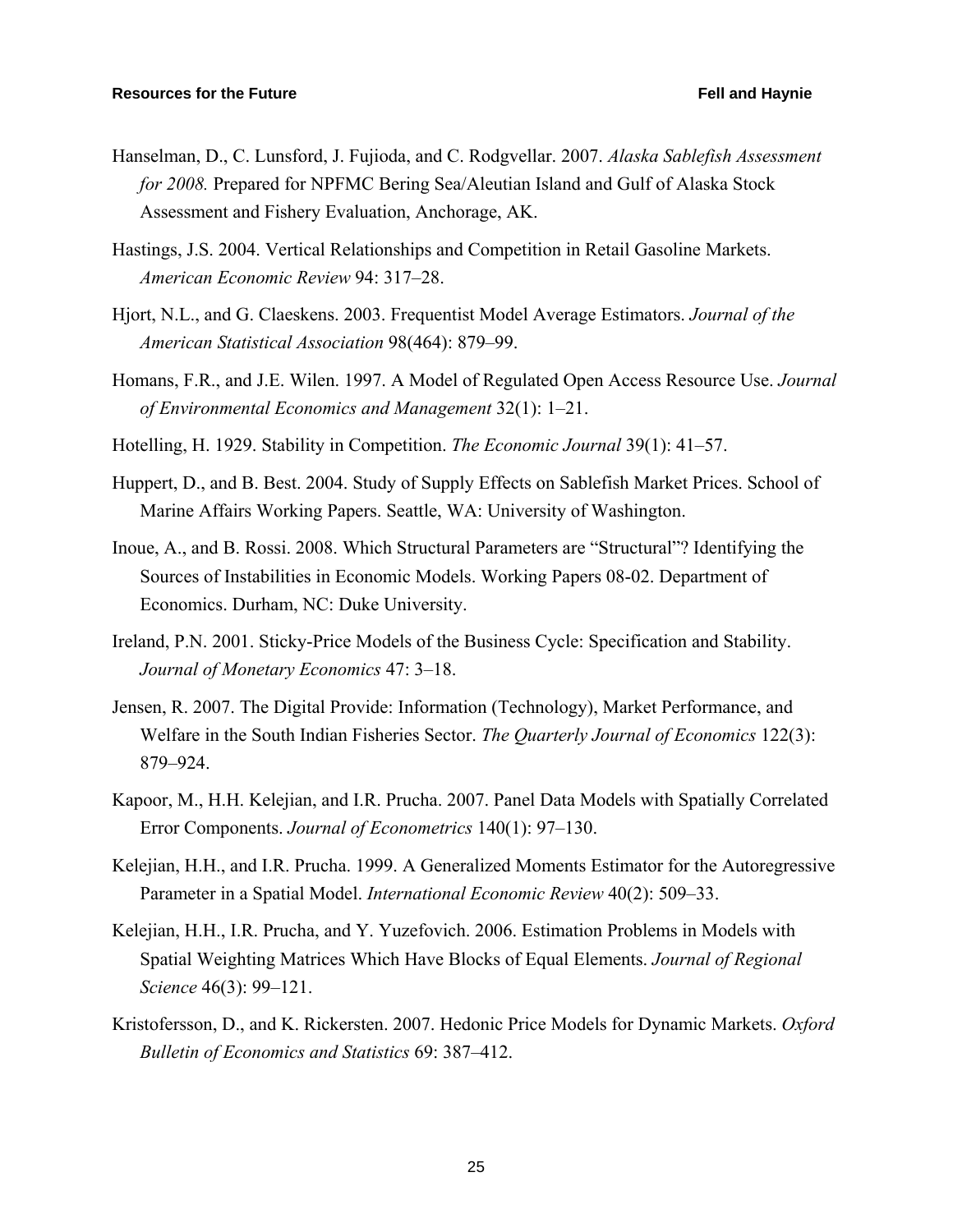- Kristofersson, D., and K. Rickertsen. 2009. Highgrading in Quota-Regulated Fisheries: Evidence from the Icelandic Cod Fishery. *American Journal of Agricultural Economics* 91(2): 335–46.
- Matulich, Scott C., Ron C. Mittelhammer, and Carlos Reberte. 1996. Toward a More Complete Model of Individual Transferable Fishing Quotas: Implication of Incorporating the Processing Sector. *Journal of Environmental Economics and Management* 31(1): 112–28.
- McMillen, D.P., L.D. Singell, and G.R. Waddell. 2007. Spatial Competition and the Price of College. *Economic Inquiry* 45(4): 817–33.
- Moulton, B.R., and W.C. Randolph. 1989. Alternative Tests of the Error Components Model. *Econometrica* 57(3): 685–93.
- Pautzke, C.G., and C.W. Oliver. 1997. Development of the Individual Fishing Quota Program for Sablefish and Halibut Longline Fisheries off Alaska. Presented to the National Research Council's Committee to Review Individual Fishing Quotas. September 4, 1997, NPFMC, Anchorage, AK.
- Pinkse, J., and M.E. Slade. 2004. Mergers, Brand Competition, and the Price of a Pint. *European Economic Review* 48(3): 617–43.
- Pinkse, J., M.E. Slade, and C. Brett. 2002. Spatial Price Competition: A Semiparametric Approach. *Econometrica* 70(3): 1111–53.
- Raftery, A.E., and Y. Zheng. 2003. Discussion: Performance of Bayesian Model Averaging. *Journal of the American Statistical Association* 98(464): 931–8.
- Salop, S. 1979. Monopolistic Competition with Outside Goods. *Bell Journal of Economics* 10(1): 141–56.
- Shapiro. 1996. Mergers with Differentiated Products. *Antitrust* 10(2): 23–30.
- Sigler, M.F., and C.R. Lunsford. 2001. Effects of Individual Quotas on Catching Efficiency and Spawning Potential in the Alaska Sablefish Fishery. *Canadian Journal of Fisheries and Aquatic Sciences* 58(7): 1300–13.
- Wilen, J.E. 2009. Stranded Capital in Fisheries: The Pacific Coast Groundfish/Whiting Case. *Marine Resource Economics* 24: 1–18.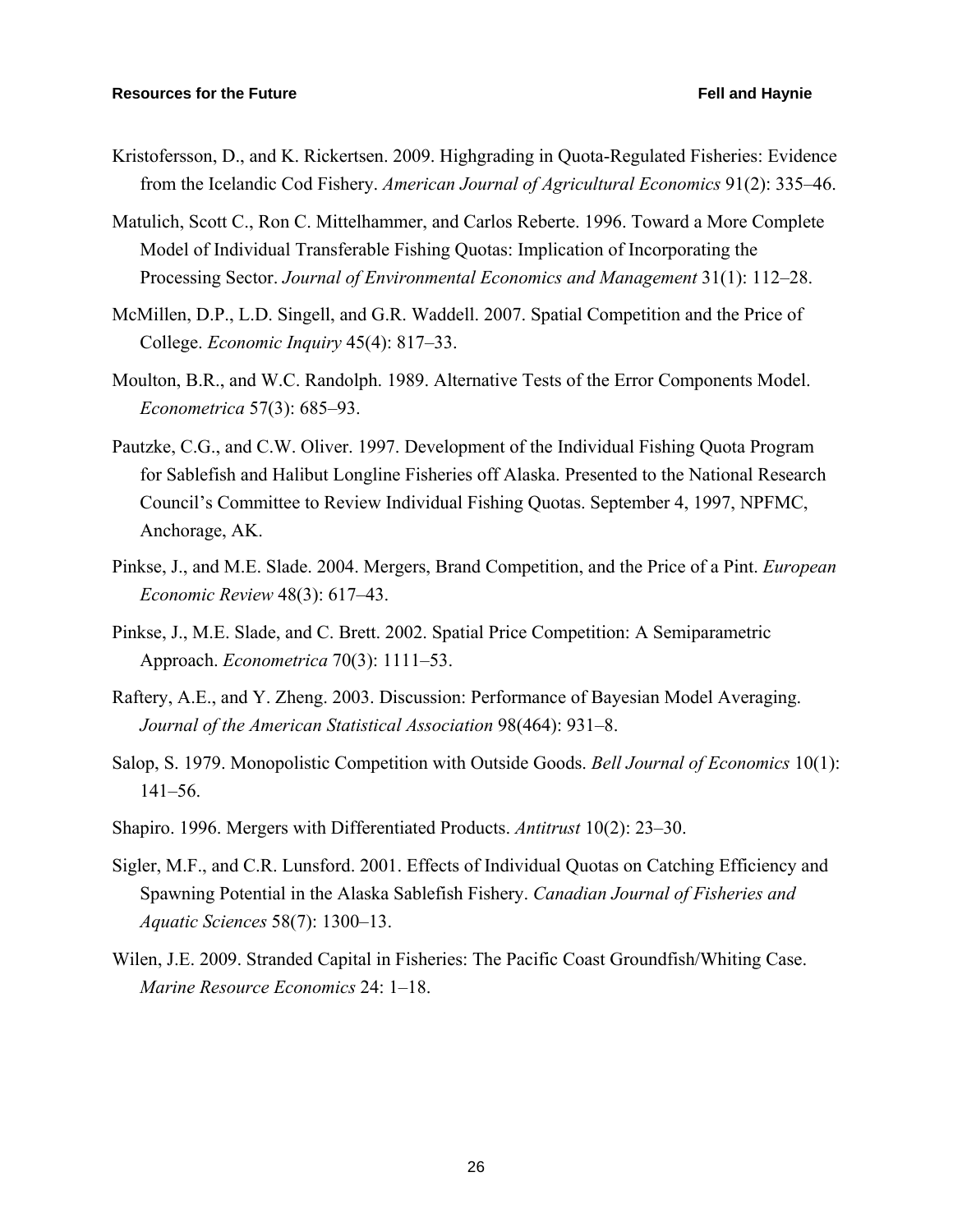# **Tables**

# **Table 1. Data Summary**

| Variable                        | Mean  | Stnd. dev. | Min.   | Max.   |
|---------------------------------|-------|------------|--------|--------|
| $p\left(\frac{\phi}{lb}\right)$ | 92.97 | 31.07      | 16.40  | 178.79 |
| HHI                             | 0.82  | 0.25       | 0.13   | 1.00   |
| perSable                        | 0.36  | 0.25       | 0.0004 | 1.00   |
| AvgDel(10,000 lbs)              | 1.39  | 1.01       | 0.03   | 7.20   |
| $P^{TCWM}(\frac{C}{b})$         | 5.36  | 1.27       | 2.62   | 7.52   |
| per <sub>60</sub>               | 0.91  | 0.20       | 0.00   | 1.00   |
| perHG                           | 0.79  | 0.22       | 0.00   | 1.00   |
| In250                           | 0.80  | 0.22       | 0.00   | 1.00   |
| Labor (\$10,000)                | 2.08  | 2.33       | 0.04   | 14.12  |
| <i>Biom</i> (10,000 mt)         | 45.23 | 20.09      | 17.00  | 103.00 |

*Notes:* This summary is based on the full 543-observation sample. All prices are in 2006 dollars and are normalized on the diesel #2 fuel price as described in the text.

| <b>Table 2. FE Specification Break Search Results</b> |
|-------------------------------------------------------|
|-------------------------------------------------------|

| Weight     | WI         | W2         | W150       | W250              | W350         | W450      |
|------------|------------|------------|------------|-------------------|--------------|-----------|
| Variable   | Wp         | Wp         | Wp         | Wp                | Wp           | Wp        |
|            | HHI        | HHI        | HHI        | HHI               | HHI          | HHI       |
|            | AvgDel     | AvgDel     |            | AvgDel            | AvgDel       | AvgDel    |
|            | per60      | per60      |            | per <sub>60</sub> | per60        | per60     |
| <b>SLM</b> | $26.01***$ | 26.88**    | 18.98**    | $20.63***$        | $23.57$ **   | $2521***$ |
| Hausman    | $30.57***$ | $34.66$ ** | $43.66$ ** | $42.55***$        | $54.69^{**}$ | 62 44**   |

*Notes:* Unstable parameters associated with variables are given. For SLM and Hausman test results (\*\*) denotes significant at the 5% level and (\* ) denotes significant at 10% level.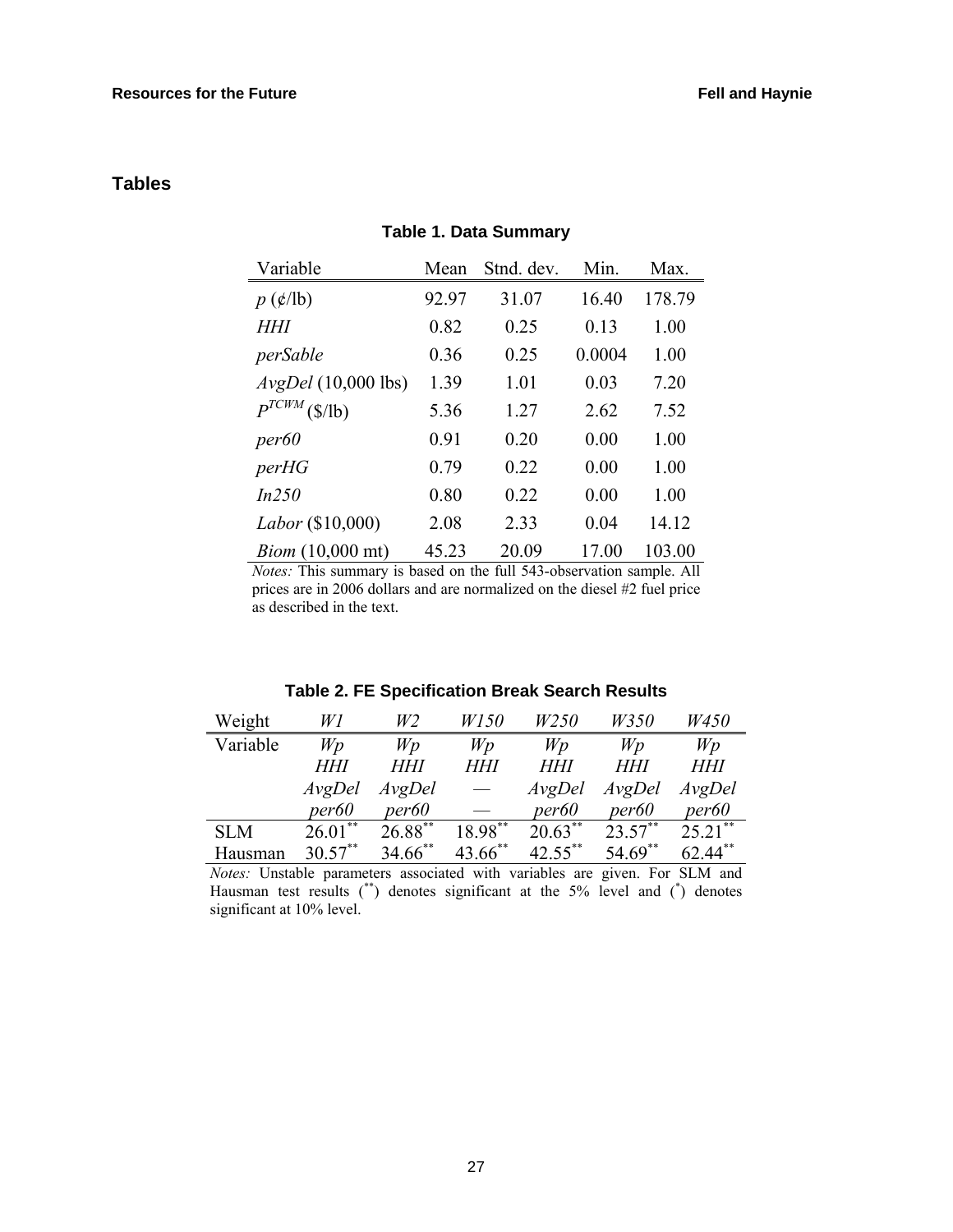| Variable       | W1                     | W <sub>2</sub>         | W150                 | W250                   | W350                 | W450                   |
|----------------|------------------------|------------------------|----------------------|------------------------|----------------------|------------------------|
| Wp             | $0.26^{**}$            | $0.43^{**}$            | $0.35***$            | $0.43***$              | $0.54^{**}$          | $0.55^{**}$            |
| DWp            | $0.11***$              | $0.09***$              | $0.18***$            | $0.08***$              | $0.06*$              | $0.08^{**}$            |
| HHI            | $11.83***$             | $12.15***$             | $9.86^{**}$          | $13.54$ **             | $11.65***$           | $12.36$ **             |
| perSable       | $10.30***$             | $9.36^{**}$            | $9.44***$            | $9.13***$              | $9.41$ **            | $9.52$ **              |
| AvgDel         | $-2.39$ **             | $-1.82$ **             | $-1.60$ <sup>*</sup> | $-2.19$ **             | $-2.03$ **           | $-1.97***$             |
| $P^{TCWM}$     | $11.63***$             | $8.81***$              | $8.87***$            | $8.92**$               | $7.21$ **            | $6.62$ **              |
| perHG          | $-10.50$ <sup>**</sup> | $-10.60$ <sup>**</sup> | $-12.47$ **          | $-11.32$ **            | $-11.38$ **          | $-11.80$ <sup>**</sup> |
| per60          | $-16.89$ **            | $-16.81$ **            | $-6.88$              | $-15.07***$            | $-16.03$ **          | $-15.16$ **            |
| In250          | $-6.13$ <sup>*</sup>   | $-6.59$ **             | $-7.67$ **           | $-6.35$ **             | $-6.51$ **           | $-5.86$ **             |
| labor          | $-0.91$ **             | $-0.87$ **             | $-0.59$              | $-0.85$ **             | $-0.95***$           | $-0.94$ **             |
| biom           | $-0.17$ <sup>*</sup>   | $-0.10$                | $-0.24$ **           | $-0.17$ <sup>*</sup>   | $-0.18$ <sup>*</sup> | $-0.16$ <sup>*</sup>   |
| comps          |                        |                        | 1.36                 | 1.09                   | 0.98                 | $0.94*$                |
| DHHI           | **<br>$-14.85$         | $\ast\ast$<br>$-15.30$ | $-5.04$ **           | $-15.62$ <sup>**</sup> | $-17.34$ **          | $-17.56$ **            |
| <b>DAvgDel</b> | $5.14***$              | $4.37***$              |                      | $4.69***$              | $4.37***$            | $4.02***$              |
| Dper60         | $20.64***$             | $18.13***$             |                      | $20.49$ **             | $21.03***$           | $18.90**$              |
| BIC:           | 5.64                   | 5.48                   | 5.54                 | 5.52                   | 5.41                 | 5.40                   |
| $corr2$ :      | 0.64                   | 0.64                   | 0.64                 | 0.64                   | 0.64                 | 0.64                   |
| $R^2$          | 0.88                   | 0.90                   | 0.89                 | 0.89                   | 0.90                 | 0.90                   |
| No. obs.       | 543                    | 543                    | 480                  | 518                    | 535                  | 539                    |

# **Table 3. Weight Comparisons**

*Notes:* (\*\*) denotes significant at the 5% level and (\*) denotes significant at 10% level based on *t*-statistics. (—) indicates parameter not included in estimation. *DX* variables indicate that variable *X* is interacted with the indicator dummy  $d<sub>τ</sub>$ . No. obs., number of observations for each weight matrix.

| Weight           | Mean( $p_{\tau T} - \hat{p}_{\tau T}^{\perp}$ ) | % increase |
|------------------|-------------------------------------------------|------------|
| WI               | 29.2                                            | 14.4       |
| W <sub>2</sub>   | 33.1                                            | 16.3       |
| W150             | 58.2                                            | 28.6       |
| W <sub>250</sub> | 26.3                                            | 12.9       |
| W350             | 25.1                                            | 12.4       |
| W450             | 33.3                                            | 16.4       |

# **Table 4. Counterfactual Comparison**

*Notes:* Mean  $\left( p_{\tau T} - \hat{p}_{\tau T}^1 \right)$  represents the mean difference

between the quantity-weighted average ex-vessel price  $(p_t)$  and the predicted quantity-weighted average ex-vessel prices over the post-IFQ implementation period  $(\tau;T)$ , assuming that  $\delta$  is constant pre-IFQ implementation ( $\hat{p}_i^{\text{t}}$ ). Differences in prices

are given in  $\frac{\ell}{\text{b}}$ . % increase is the average percentage difference between *p* and  $\hat{p}^1$  over  $\tau - T$ .